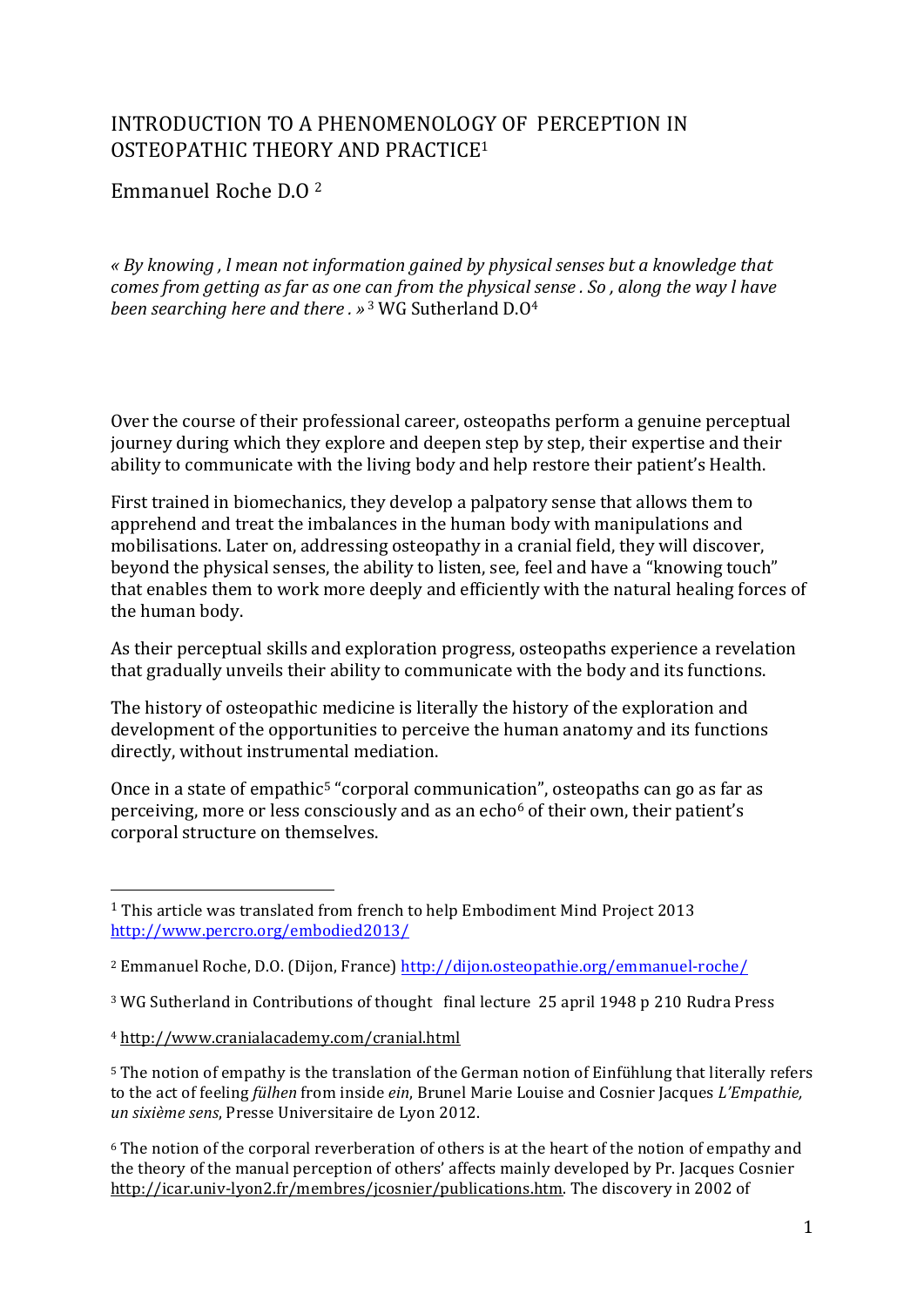Dividing their attention<sup>7</sup> between the anatomical object they explore and their own perceptual knowledge, between the whole and the part, they create an internal receptive space capable of sensitive intelligence<sup>8</sup>.

<u> 1989 - Andrea Santa Alemania, amerikana amerikana amerikana amerikana amerikana amerikana amerikana amerikan</u>

neuronal mirror networks by Giacomomo Rizzolatti and his team has had for sole purpose to accentuate the importance of empathy in understanding all phenomena of communication. http://www.unipr.it/arpa/mirror/english/staff/rizzolat.htm

<sup>7</sup> "Attention consists in suspending one's thought, making it available, empty and penetrable by the *object, and keeping, within oneself, the various knowledge that one is forced to use near thought, but at a lower level and not in contact with it."* Simone Weil, *Attente de Dieu, Paris, Livre de poche,* 1963, p. 85.

<sup>8</sup> **Jacques Lusseyran**, 1924-1971, became blind after an accident he sustained at 8 years of age and testifies to the existence of such an internal space and light providing him, through attentive vision, a deeper knowledge of people and things: Extracts from *Et la lumière fut* and *Le monde commence* 

*"I could still see. The operation no longer occurred through my eyes, this is true, but it occurred. It*  took place inside of me, in an internal space that is difficult to define, but after all, no more and no *less* than it is difficult to delimit the external space. I insist. Anything that came my way was soon seen, and not touched or heard. It drew itself, took shape and colour on an internal screen, and this without my doing anything to trigger the phenomenon. Besides, how could I, merely an 8-year old child, have done anything?"

"Seeing is a fundamental act of life, a tear-proof and indestructible act, autonomous from the *physical tools it uses. Seeing is a movement that life operates within us, before objects, before any* external determination. Before objects and after them if, by accident, the material instruments of the encounter were not available. It is within you that you see."

*"What must simply be understood is that the act of seeing is not only related to the work of the eyes.* The ability to see must exist before its physical instruments, the eyes, can act. As long as *people overlook this fact, they will only face illusion and failure. They will be impatient. They will* want to see more and more. And they will no longer know who is confronted with such a mass of *impressions and sees them."*

*"In* my opinion, all our senses come together as one. They are the successive stages of a unique *perception, which is always the perception originating from the sense of touch. This is why hearing can replace sight and sight can replace the sense of touch. Thus, no loss is irreparable. From this* point, I wonder if what we call attention might not be the psychological form of this fundamental *contact, a form based on feelings as much as the intellect. In other words, couldn't attention be a kind of touch?"* 

"At any given moment, what I know about the world is what I deserve to know. The extent of my *knowledge is that of my desire, my attention. This time we are holding the thread, and not only the thread* of a particular object, but that which links the universe to its living network. Only attention *commands as it is attention that makes the universe. Therefore, I will try to make my hand* attentive, or rather make myself attentive through it. To my knowledge, there is only one way to do so: not to carry ideas from my head into my hand."

Bibliography:

- Et la Lumière Fut, Paris, Le Félin, 2005,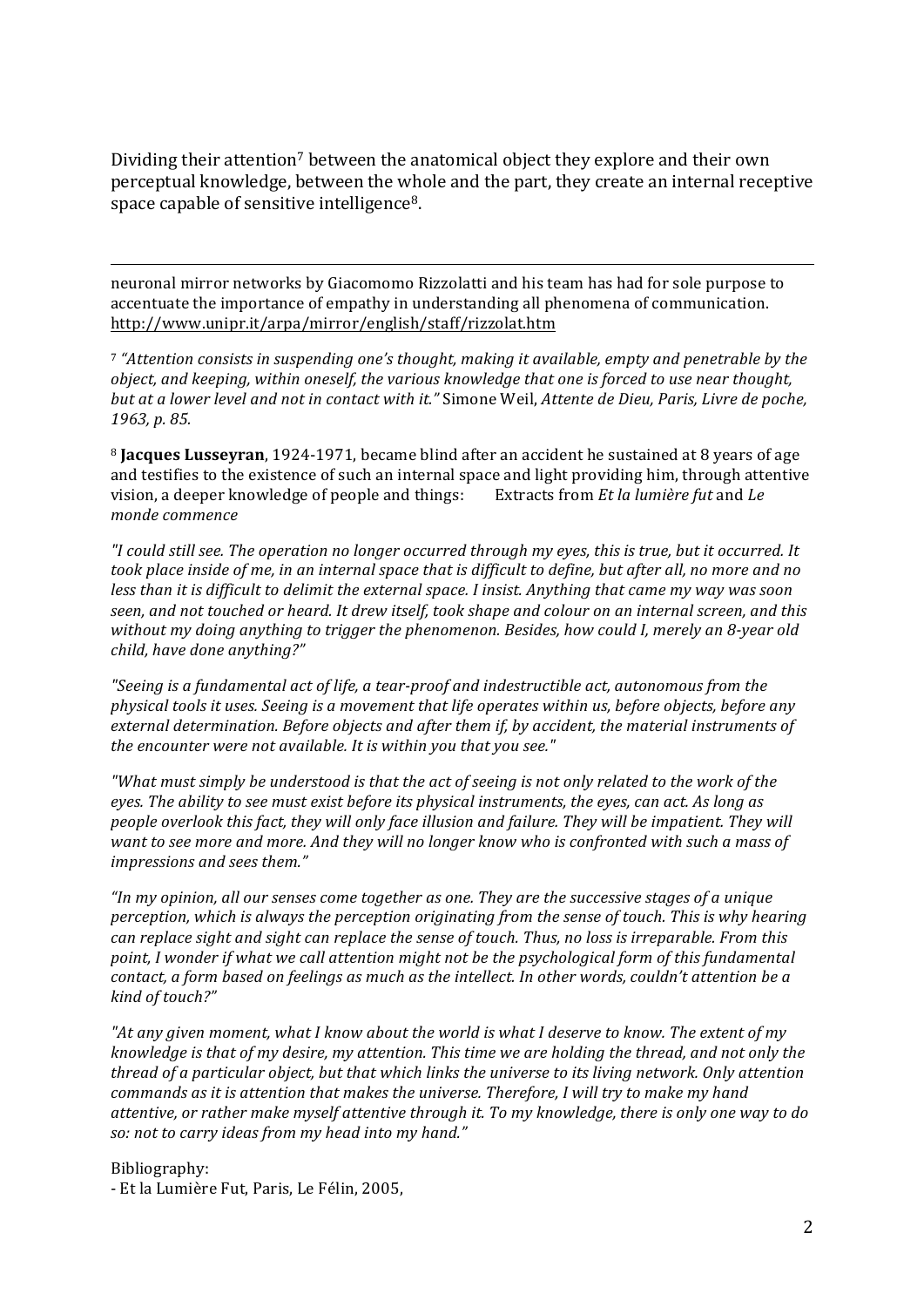The attentive observation of the reactions and variations of their internal perceptual sensitive continuum is the essential organ of perception for osteopaths, their compass.

Osteopaths thus experience, more or less consciously, their perception from a phenomenological standpoint.

In the approach of osteopathy in the in the field, they will have to learn to leave the physiological function demonstrate its inherent potential, rather than using external blind forces.

For a long while, they will struggle with a natural tendency to "want to do" without having previously acquired the intelligence of truly listening, allowing them to establish an authentic communication. Identified with their hands, they will gradually have to learn not to confuse themselves with their patient, to liberate their hands, make them transparent, and find the right distance for them to have a clearer understanding of their patient's body.

Beyond the analysis of physical sensations and information provided by mere palpation and visual observation, the osteopathic tradition thus teaches a sense of feeling and perception.

Distinguishing the sensation produced by palpation through tact from the anatomical image that is felt and revealed by this palpation is then necessary.

The symbolic function, quality and form of mental images invoked and offered to the living body seem to allow us to act in harmony and communicate on a relatively deep level with the patient's body, its anatomy, functions, rhythm and space.

Further along their progression, through their conscious perception, osteopaths can discover the existence of an intelligent presence hidden behind the body's mechanism. The more aware they become of this spirit of life that centres and animates their patient, the more efficient a collaboration this active intelligence will provide. This silent partner can then become a genuine, active interlocutor and, as is the case in all communication, the quality of the response will depend on the shape and clarity of the query.

If I do not have the preliminary image of what I want to perceive, I will only perceive the behaviour of an indistinct entity with a blurry meaning.

<u> 1989 - Andrea Santa Alemania, amerikana amerikana amerikana amerikana amerikana amerikana amerikana amerikan</u>

<sup>-</sup> Le Silence des Hommes (out of stock)

<sup>-</sup> Le Monde Commence Aujourd'hui, Paris, Siléne

<sup>-</sup> Conversation Amoureuse. De l'amour à l'Amour. Éditions Triades

<sup>-</sup> La Lumière Dans les Ténèbres, Éditions Triades. 2002

<sup>-</sup> Georges Saint-Bonnet, Maître de Joie, Éditions A.G.I

<sup>-</sup> Ce que l'on Voit Sans les Yeux, Éditions A.G.I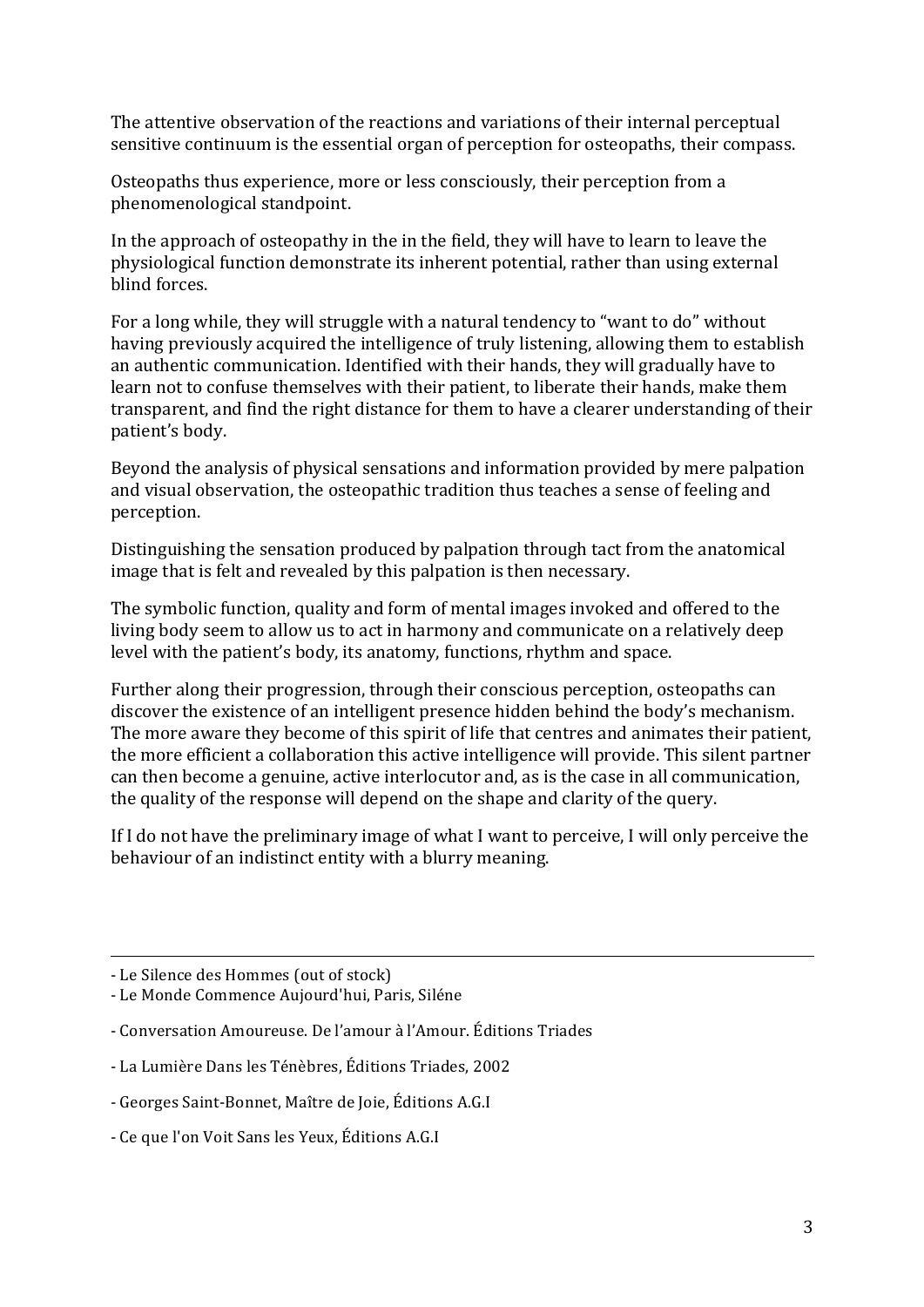The theoretical and philosophical models that are traditionally used and taught in different osteopathic approaches function as do many conceptual frameworks that influence and ultimately determine the osteopathic perception.

If the osteopathic tree has spread to several different branches, all authentic osteopathic approaches originate from a shared central core, which is made of, at its base, the osteopathic philosophy of founder Dr A.T. Still<sup>9</sup> at the end of the  $19<sup>th</sup>$  century, and, at its top, the development of osteopathy in the field from 1939<sup>10</sup> by W.G. Sutherland.

Through these models, experienced osteopaths relate the perceptual and practical path they have travelled. Later on, exploring that same path, their students have the pleasure of experiencing the identical broadening of their consciousness and therapeutic capacity. 

During these joyful moments their teachers' lessons, which they had, up to that point, only understood in their form not substance, resonate. The similarity and descriptive accuracy of what is genuinely known from then on make the students acknowledge the value of the tradition that is passed on to them.

To clarify, today there are three main osteopathic conceptual models<sup>11</sup>. The mechanistic one refers to an approach considered as structural; the vitalistic model underpins osteopathy in the field of craniosacral therapy; and finally, the spiritualistic model, is best exemplified by the biodynamic approach.

These models are mentioned here to introduce the different technical, osteopathic approaches correlated to the major conceptual frameworks that underpin them. However, most osteopathic approaches are not limited to strictly "bio-mechanistic", vitalistic or spiritualistic. They necessarily contain, in varying proportions, and more or less explicitly elements of all three models.

This is precisely the criterion that enables us to distinguish truly osteopathic approaches from those that are only labelled as such.

The osteopathic philosophy is fundamentally holistic and designed for patients with a body, soul and spirit. Therefore the osteopathic medical philosophy transcends these models by reconciling them and is, all at once, mechanistic, vitalistic and spiritualistic.

The complete perceptual experience of osteopathy naturally begins by assimilating the mechanistic approach of osteopathy and, through it, the anatomy of people, "machine of all machines"<sup>12</sup>; then, through osteopathy in the field, the vitalistic osteopathy which opens up to the perception of "fluid"; and finally, the biodynamic, spiritualistic model

 

 $11$  Similarly, there is traditionally a ternary anthropological representation of the mind, body and soul. See Michel Fromaget:

http://michelfromaget.free.fr/index.php?option=com\_content&view=article&id=7&Itemid=2. 

<sup>12</sup> AT Still 

<sup>9</sup> http://en.wikipedia.org/wiki/Andrew\_Taylor\_Still

<sup>&</sup>lt;sup>10</sup> Date of publication of his first book "The Cranial Bowl" including research and reflections begun in 1929.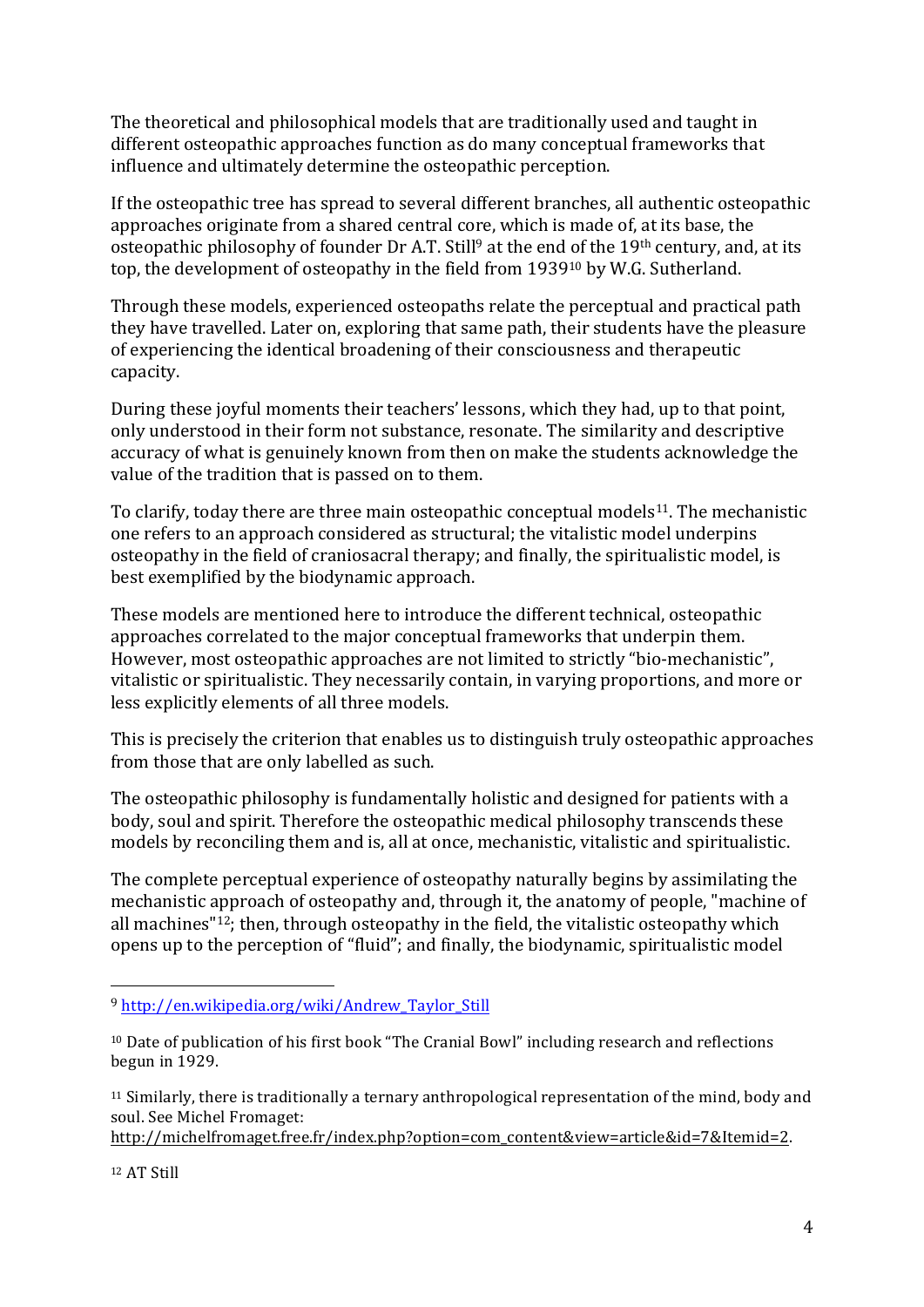that extends and complements its possibilities by expanding the knowledge of "the Spirit of Life, which controls this machine and its unintentional action."<sup>13</sup>

Osteopaths who would only be trained to the vitalistic and biodynamic approach, without first assimilating the mechanistic approach and anatomy would be built like a house without a solid foundation for their future perception and could drift off.

Like Icarus, they risk getting lost in the sky and burning their wings in the sun.

Each of these models is a particular representation of the physiology, pathology, living complexity and therapeutic possibilities offered by osteopathy. By predetermining the information that will need to be collected in order to assess the patient's functions and therefore his health, the models determine the direction and quality of the perception that osteopaths develop.

Travelling from the mechanistic model to the biodynamic spiritualistic one, we will discover that through these conceptual frameworks, osteopaths experience and develop their conscious perception passing successively from a model dominated by the perception of sensible form and then by that of the imaginal form<sup>14</sup> and finally to a model providing an intelligible form and even more to perception.

 $A$ / The Bio-mechanistic model = the structural model: treating joint and tissue mobility provides cure. The action is mechanical and the expected reaction is a reflexive neurological response of self-regulation that has a general impact on the patient's health.

This is how the Bio-mechanistic model develops a perspective where the osteopathic dysfunction is easily assimilated to the structural imbalance of the mechanical forces that make up and move the body. This model therefore invites us to research and assess, by palpation and clinical trials, the mechanical mobility of its components.

Here, the focus will be on perceiving the information collected by manual palpation and joint or tissue mobilisation. Besides the pathognomonic<sup>15</sup> elements that are traditionally analysed in medicine, abnormal or relative variations of body symmetry, density, hardness, elasticity, mobility... will be sought.

<sup>&</sup>lt;sup>13</sup> AT Still

<sup>&</sup>lt;sup>14</sup> The function of the *mundus imaginalis* and *imaginal* Forms is defined by their median and mediatory position between the intelligible world and the sensitive one. On the one hand, it immaterialises sensitive forms, and on the other hand, it "imaginalises" the intelligible forms to which it gives shape and dimension. The imaginal world symbolises with sensitive Forms on the one hand, and with intelligible Forms on the other. This median position immediately requires the imaginative power to resort to unthinkable discipline where it has degraded into "fantasy", which only secretes imaginary, unreality and is capable of all extravagances." Henry Corbin *Corps spirituel et Terre céleste*, the Prelude to the second edition (1978) is entitled "Pour une charte de l'Imaginal" Buchet / Chastel

<sup>&</sup>lt;sup>15</sup> Indicating the presence of inflammation, trauma or some other medical symptoms ---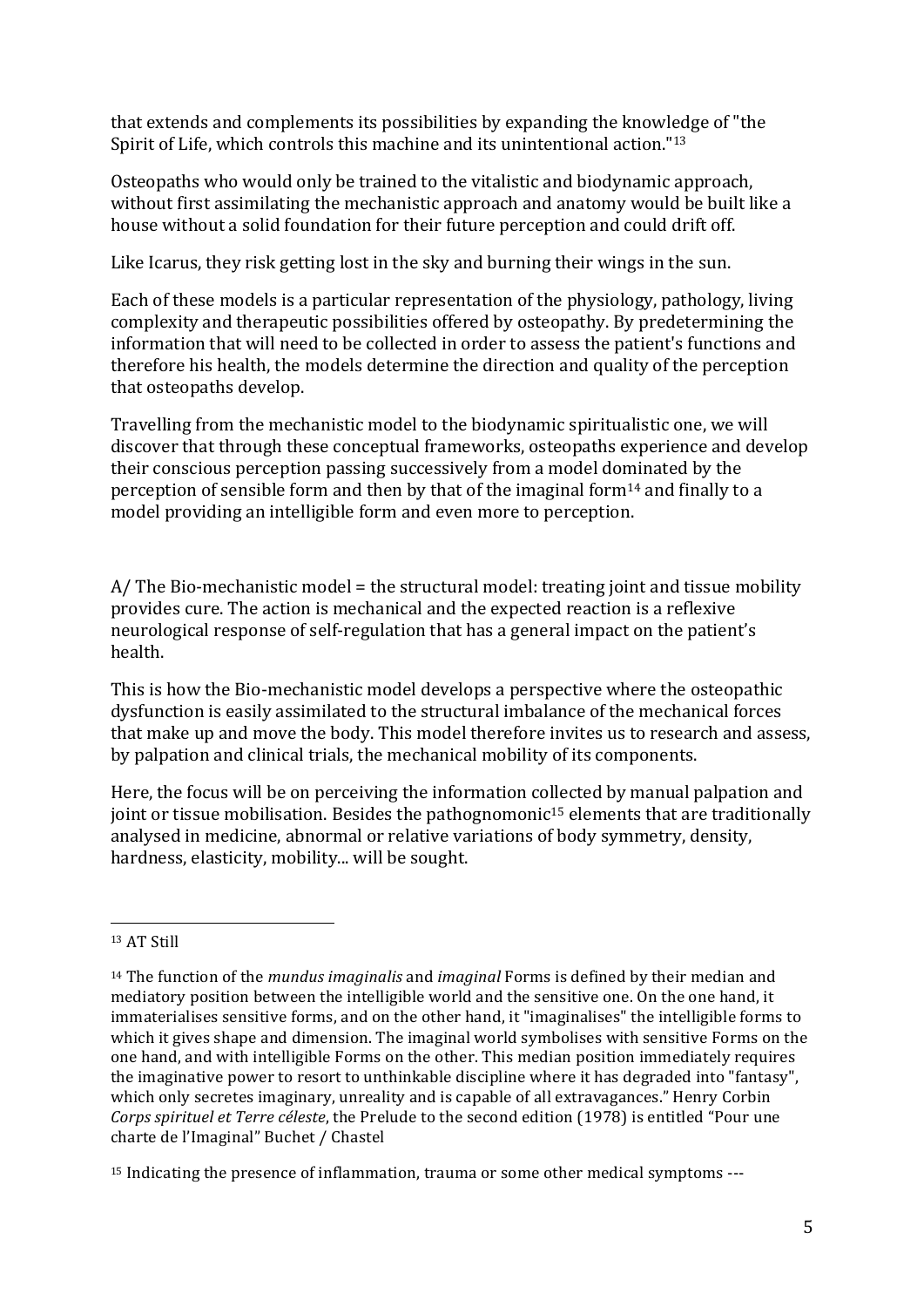In their biomechanical tests, as in the manual, therapeutic osteopathic techniques that they implement, osteopaths, while using the mechanistic model, essentially try to evaluate and modify the obstructive qualities of joint or tissue tension.

In order to assess these qualities, osteopaths rely on their experience and palpatory memory. Their clinical experience serves as a reference and allows them to compare the perceived qualities. As a factor tuning a piano, it is only because they know a healthy body's biomechanical qualities that they can detect its abnormalities. Their perceptual consciousness compares the qualities perceived using the qualities of healthy tissue as a reference. 

Corrective manipulations result from joint or tissue tension obtained by the action of one or more lever arm(s) supported on a fixed mechanical fulcrum<sup>16</sup> or one in relative motion. Experience makes practitioners using the techniques of mobilisation and manipulation at low, medium or high velocity gain a sense of movement and the right rhythm for efficient passage of forces across the joint or tissue whose mobility they wish to restore.

The Bio-mechanistic model is the scientific and legal reference and is in keeping with a restrictive view of osteopathic medicine, which, here is confused with the orthopaedic and rheumatologic vision of manipulatory therapies. Anxious to be in line with the dominant scientific model, the mechanistic model is keener on seeking scientific consistency that promotes communication rather than one in line with the depth of the perceptive and clinical experience osteopaths, who, over time, eventually incorporate elements from the vitalistic model, will experience.

The entire physical body can thus be tackled and perceived in terms of density, mass, mobility, and treated as such.

The physiological basis of osteopathy's mechanistic model mainly rely on neurophysiopathological concepts that account for the somatic dysfunction by advocating reflex disorders affecting joint, ligament and muscle tissues and further along, all functions related to the central, peripheral and autonomic nervous system. Here, through manipulation, the mission of osteopaths is to restore the functional integrity of the joint, ligament, muscle, skeleton and nervous body, which is conceived as a complex tensegrity system. The key to efficiency here is to act on the nervous system and its segmental reflexive loops to provide equilibration to the operating process of the autonomic nervous system allowing joint mobility to be restored and organic and tissue vascularisation to improve.

In 1981, the American Academy of Osteopathy replaced the old concept of osteopathic lesion with the concept of somatic dysfunction<sup>17</sup> and gradually, particularly under the influence of insurance-related economic imperatives, changed its definition clearly favouring the musculoskeletal mechanistic model.

 $16$  Bearing point, literally the blade of the knife that supports the scale.

<sup>&</sup>lt;sup>17</sup> Today the term osteopathic lesion is no longer used. This concept was replaced in 1981 by the concept of somatic dysfunction: on the same topic, see the excellent article by Zachary Comeaux: *Somatic Dysfunction* – *A Reflection on the Scope of Osteopathic Practice* published in the AAO JOURNAL - Volume 15 - Issue 4 - December 2005.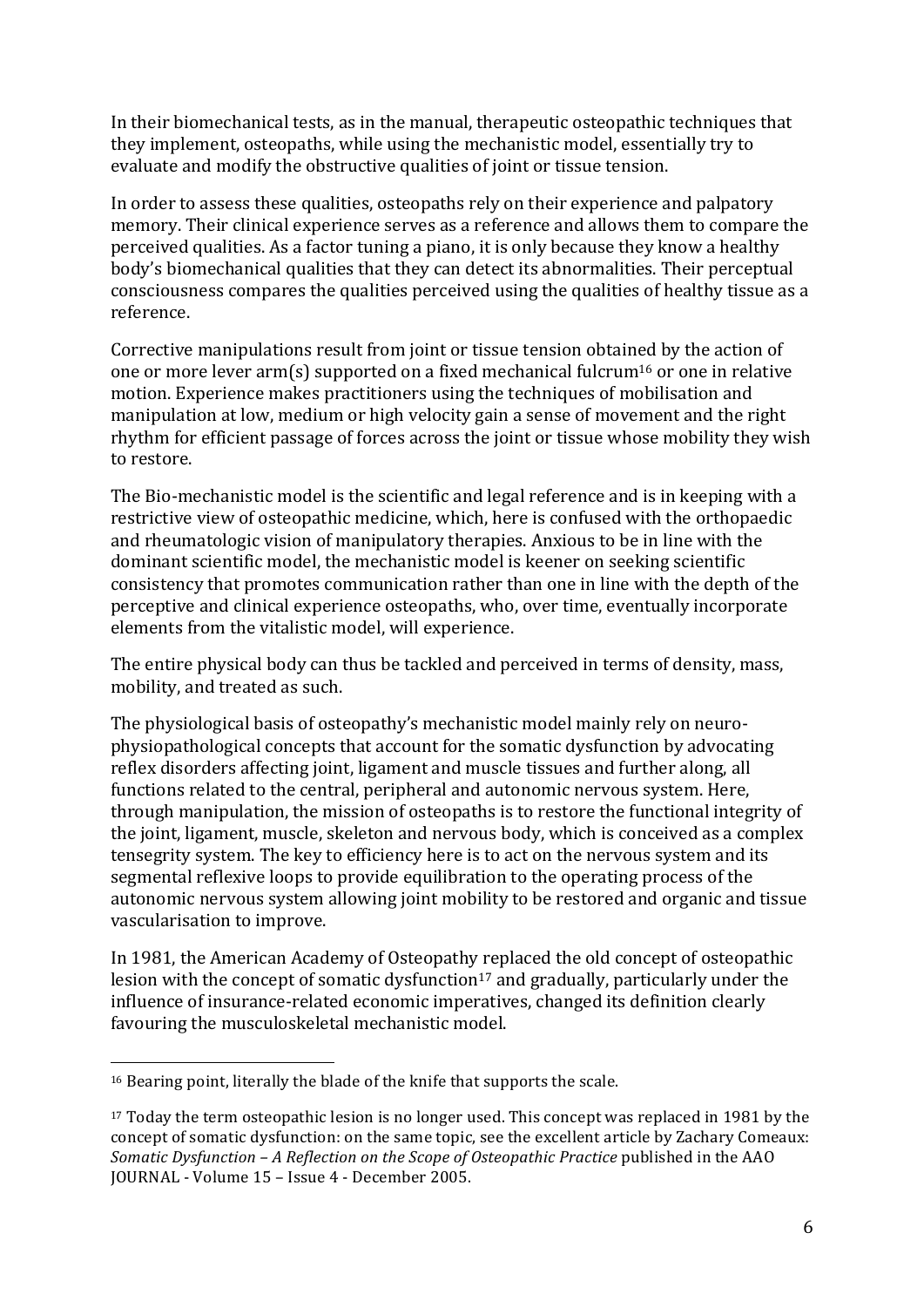## B/ The vitalistic model

Philosophically and historically, the major principles of osteopathy as established by Dr A.T. Still refer to a conception of osteopathic medicine that is essentially vitalistic<sup>18</sup>.

From 1929 onward, the developments proposed by Dr W.G. Sutherland D.O in the field of craniosacral therapy will provide osteopathy an opportunity to explore its vitalistic foundation in a more comprehensive manner.

First tested in a conceptual, bio-mechanic framework, craniosacral therapy undergoes a major change in 1948, six years prior to the death of its founder in 1954.

This major change occurred when W.G. Sutherland relinquished the exclusively mechanistic approach to craniosacral therapy and started favouring a practice setting out to discover and explore the therapeutic possibilities imparted by direct access to the vital principle, a motionless force perceived through fluids.

For reasons mainly related to the political context surrounding the difficult professional recognition of American osteopathy during the Cold War, W.G. Sutherland's students, anxious not to upset the majority of their D.O colleagues, did not wish to communicate clearly in the early 1960s on the vitalistic approach of osteopathy known as fluidic in the cranial field.

Thus, Dr Harold Magoun<sup>19'</sup>s work, the leading manual of osteopathy in the cranial field, has been subjected to several publications<sup>20</sup> that have gradually removed its scientifically distracting elements.

In order to continue exploring a path whose access key they had lost, in the 1990's, osteopaths had to start carefully rereading the first edition of Harold Magoun's work, which presents the most explicit vitalistic approach.

Also see "Repenser le vitalisme" under the direction of Pascal New, Puf science histoire et société.

<sup>20</sup> 1951, 1966 and 1976

<sup>&</sup>lt;sup>18</sup> Vitalism is a philosophical tradition stating that the living is not reducible to the laws of physics and chemistry 1. It considers life as matter animated by a principle or vital force, which would add to the laws of matter for living beings. According to this view, this force instils life into matter.

In biology, this theoretical framework regularly comes up in the history of sciences. Strictly speaking, the term refers to the school of Montpellier (Paul-Joseph Barthez (1734-1806)).

<sup>&</sup>quot;According to André Lalande, vitalism is a "doctrine stating that in every living being there is a 'vital principle' governing the phenomena of life and which is different from both the thinking soul and physical and chemical properties of the body" 2. Therefore, vitalism is a philosophical movement that illuminates an immanent concept founded on the reconciliation of materialism and idealism, both taken in their rough visions; the predominance of matter or mind over the meaning of things. Vitalism is an alternative to all kinds of dichotomies, which, again according to André Lalande, are "philosophical abilities ". This is also called monism."

 $19$  "Osteopathy in a cranial field" edited by Harold Ives Magoun D.0 1951 for the first edition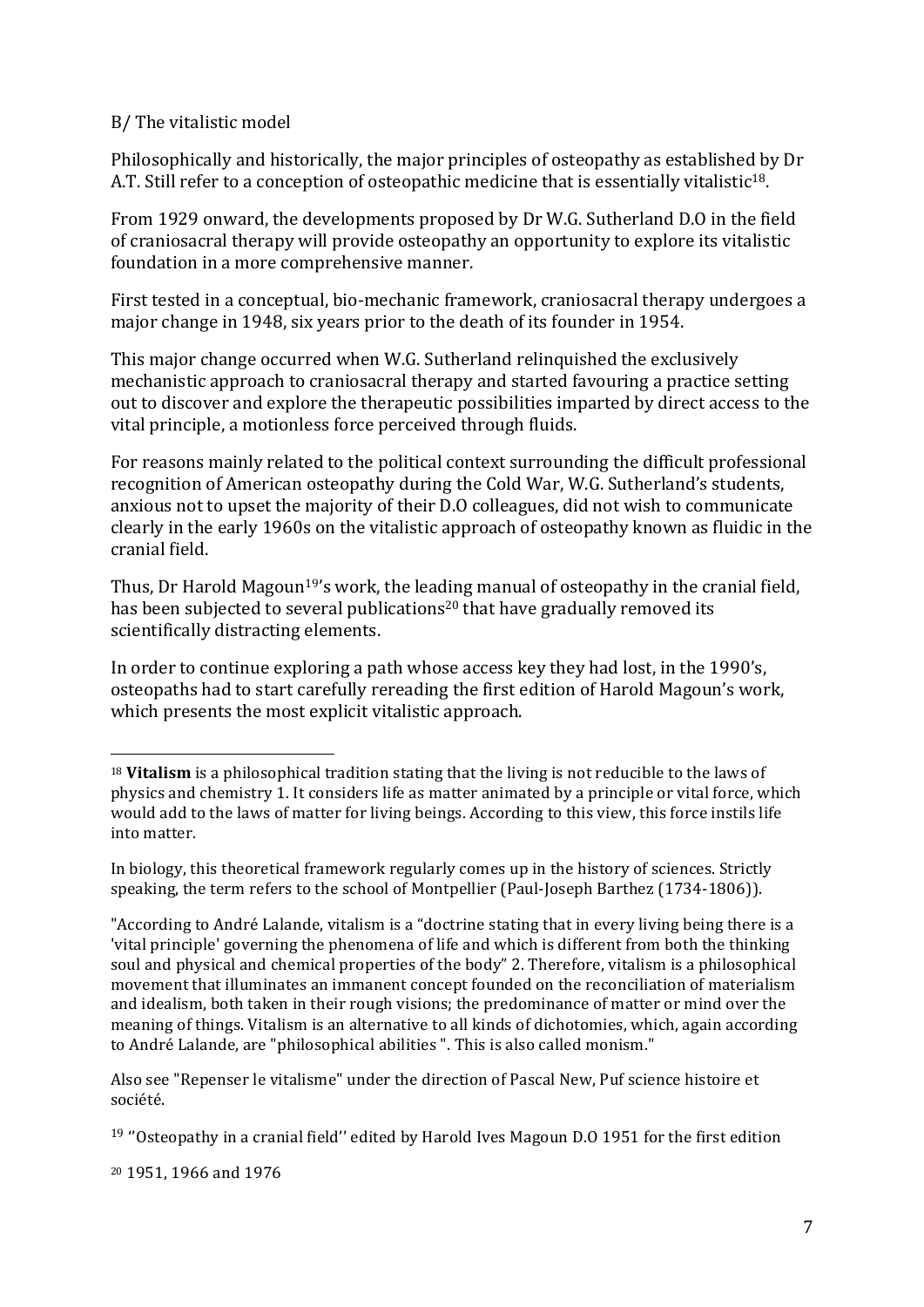This rediscovery made by Dr James Jealous D.O and through the knowledge that was passed on directly by Sutherland to some of his closest students, including Rollin Becker D.O, Anne Wales D.O, Thomas Schooley D.O and especially Dr Ruby Day D.O ... is what, in the 1990's, initiated the development of the Bio-dynamic educational curriculum in osteopathy in a cranial field.

Thus, from the 1940s onward, facing a perception and clinical experience the mechanistic model did not account for, W.G. Sutherland and his students, first and foremost Rollin Becker, have reread A.T. Still's work between the lines and proceeded with the exploration he had initiated.

To explore the micro mobility of the central nervous system and cranial sutures, W.G. Sutherland has developed a very fine palpation technique at the limits of which we discover the importance of perception through conscious visualisation and the ability to consciously communicate with tissues through the Life that runs through them.

*« The construction of a mental picture might help you in the recognition of the feel of the movement of the hemispheres. A way of doing this is to crawl insinde the cranium mentally and assume a reserved seat on the foramen magnum and thus have a position for visualizing the activity as well as feeling it . One of the fundamental keys* to diagnosis and technique is a ability to get within the cranium mentally and *visualize all activities going on.* » <sup>21</sup>

Consequently, in 1948, after practising for 50 years, W.G. Sutherland stops testing bone mobility<sup>22</sup>, and diagnoses and treats by working directly with the intelligent Potency of the Tide.

He begins to experiment with Still-point<sup>23</sup> and states "be as far from your physical sense of touch as you can, have a deep sense of touch, a spontaneous feeling, feeling without palpating."

<sup>&</sup>lt;sup>21</sup> WG Sutherland *Contribution Of Though* edited by Adah Strand Sutherland and Anne L.Wales D.O second Edition SCTF inc 1998 Rudra Press p143

<sup>&</sup>lt;sup>22</sup> WG Sutherland *Contribution Of Though* edited by Adah Strand Sutherland and Anne L.Wales D.O second Edition SCTF inc 1998 Rudra Press p 141

<sup>&</sup>lt;sup>23</sup> « If you were to take a glass of water and set it on this table and you shook that table the water would spill, that's wrong . But if I took my hand and gave a transmitted vibration from my shoulder , not down here, but a transmitted vibration, you would see that water come up to the center in a *quiver* .That's what I want you see in the potency of the Tide of the cerebro spinal fluid, not this up and down fluctuation during inhalation and exhalation . Before you get it down to a balance point *between inhalation and exhalation, at the midways point, we have a brief period when your* diaphragm is merely moving gently *,like* that , a fulcrum point . And then you 'll get the same vibration to a center of your Tide, the point where you might say that you come to what is known in a hymn as a Still Small Voice.You heard the hymn, "Be still and know that I am." Do you get the *point* ? It's the stillness of the Tide, not the stormy waves that bound upon the shore . And thus, as a *mechanic of the human body, if we understand that mechanical principle of this fluctuation of the* Tide, how we can bring it down to that short rhythmic period that stillsthe Tide. And then you begin to understand something about the groundswell of the ocean and differenciation of the Tide, *of the waves and so forth .* »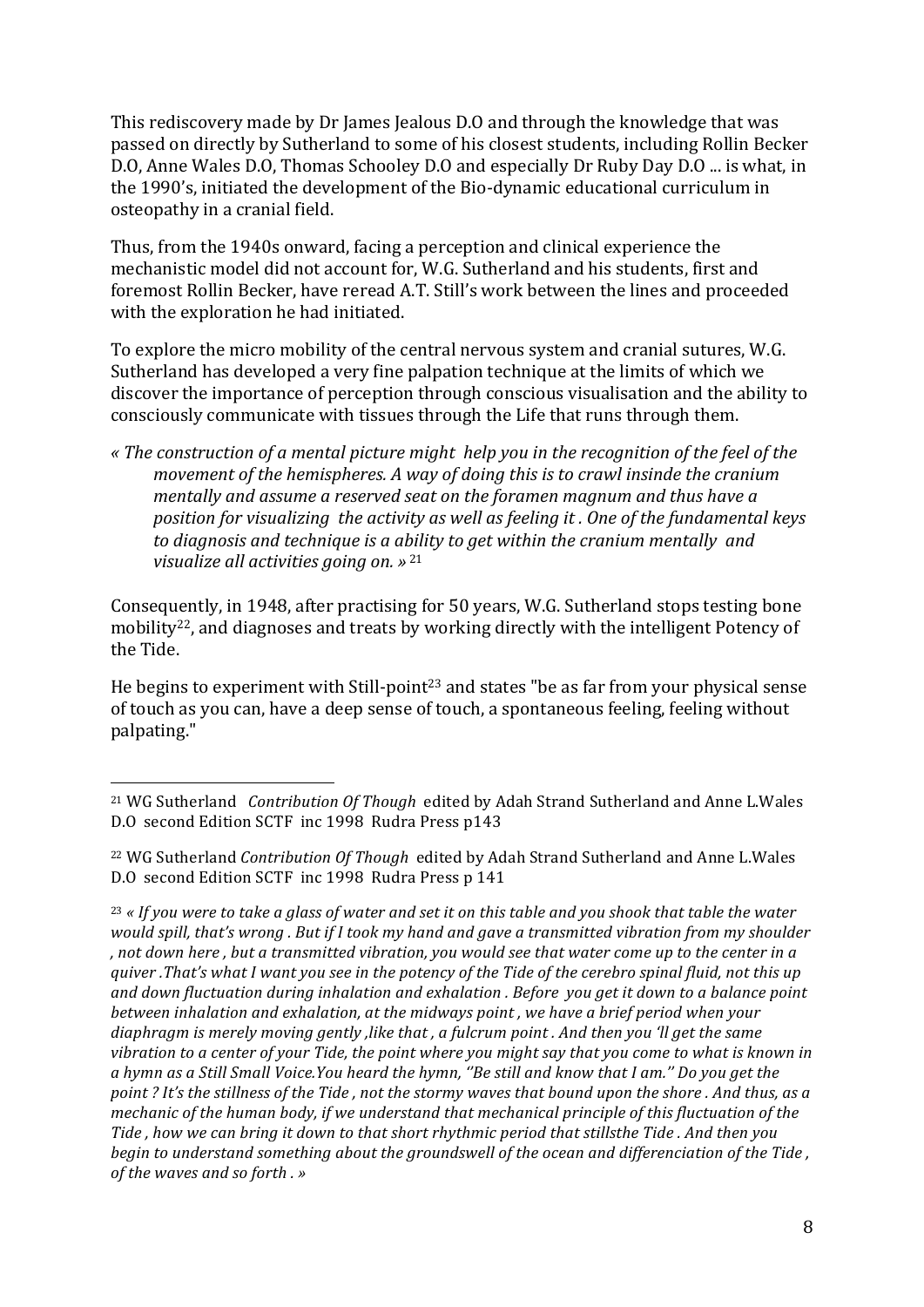Acquiring the basics of osteopathy in the cranial field is first done within the boundaries of a reassuring mechanistic model and consists in mobilising cranial bones, their sutures, and having densities "letting go."

Challenged to perceive micro-movements, osteopaths discover the effect of their attention and intentions on tissue reactions through learning how to listen to them beyond physical contact.

Through original thinking and unbeaten paths, the tissue approach developed independently by Pierre Tricot D.O also manages to develop within the framework of a model that is all at once mechanistic, vitalistic and spiritualistic, and come to the conclusion that the entire body is conscious. Beyond a careful reading of the works pertaining to the osteopathic tradition of which he is the main translator in France, Pierre Tricot essentially relies on the reflection of authors such as Arthur Koestler in "Janus", Edgar Morin in "La Méthode" and Stéphane Lupasco in "Les Trois Matières."

Then challenged to perceive the vital, primary respiratory mechanism, according to W.G. Sutherland and his students to rhythmically feel the entire body, osteopaths gradually abandon the physical sense of touch to discover what W.G. Sutherland describes as the knowing touch $24$ .

W.G. Sutherland constantly refers to this knowing touch with his famous phrase "**thinking-feeling-seeing-knowing fingers**." As Isabelle Schmidt<sup>25</sup> says: "From the start, he extends the palpatory notion to a perceptual concept, including Merleau-Ponty's considerations, namely the unity of body and mind.

Here are the qualities attributed by WG Sutherland to fingers :

Fingers that can feel:

*« You aim must be to get the feel of the tissue ; the different sensations, wheter it has the 'feel' of dry parchement… is mushy feeling… perharps a delicate lacy feeling. That 'feel' tells you something on the inside... In your diagnosis, in your technic. You must get in there and see the picture all the way.* » <sup>26</sup>

<u> 1989 - Andrea Santa Alemania, amerikana amerikana amerikana amerikana amerikana amerikana amerikana amerikan</u>

Transcription of an oral lecture gives by WG Sutherland D.O may 10 1949 for Rhode Island study group, recently transmitted in 2013 by Dr Leslie Gass D.O to Dr James Jealous D.O.

<sup>24</sup> « That is why i have so much to say about information gained solely through laboratory tests and *informations often gained through the application of erring or unreliable physical senses . How many* of you have the same dearee of vision?The same dearee of touch?You saw me making that diagnosis during the application of seeing - feeling - thinking-fingers that endeavour to get away *from the sensation of physical touch, wherein you have the knowing touch .. »WG Sutherland D.O* in Contributions of thought final lecture 25 april 1948 p 210 Rudra Press

<sup>25</sup> Isabelle Schmidt  $2001 : %$  évolutions des perceptions chez W.G Sutherland »

<sup>26</sup> « You aim must be to aet the feel of the tissue ; the different sensations, wheter it has the 'feel' of dry parchement... is mushy feeling... perharps a delicate lacy feeling. That 'feel' tells you something on the inside... In your diagnosis, in your technic. You must get in there and see the picture all the *way.* » »WG Sutherland D.O With Thinking Fingers - p 14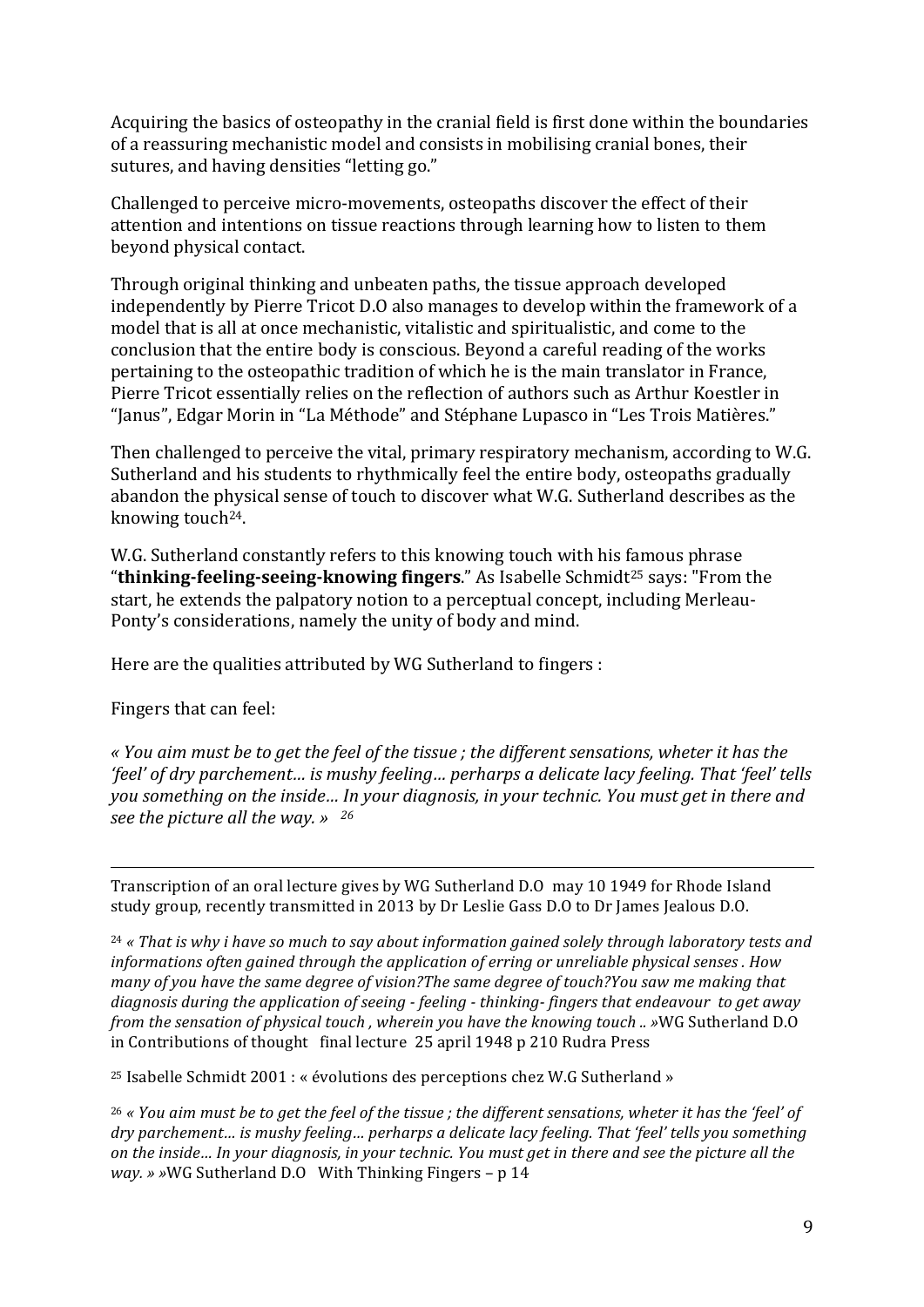Fingers that can see :

Visualisation is one of W.G. Sutherland's main tools. The most significant example is "The *Tower of Minnow."* Several versions of it exist because W.G. Sutherland improvised this "touristic tour" at the end of some of his classes on the cranial concept, but the general idea remained the same. It allowed auditors to visualise the anatomy and physiology of the cranio-sacral mechanism.

Here's how our journey begins :

In childhood days, we frequently demonstrated use of a lively faculty which was ours, the ability to stretch our imagination. The Creator of the Universe had Imagination *imagination* with a capital « I ». Without it, no Universe would have been created. I ask you now to make use of this faculty and embark with me on a sightseeing tour ; a swim it will *be* in that great body of potent fluctuant fluid, the cerebrospinal fluid. Spark that *imagination of yours and along with me accompany a little minnow, a fluorescent minnow,* who can turn his light on or off at will as he explores, searches and reasons. He swims with *fins an realizes that his movement fluctuates the cerebrospinal fluid...* » *27*

Here is an example of the same type of exploration proposed by AT STill :

*« We must start our exploring boat with the blood of the aorta and float with* this vital current, and watch the unloading of supplies for the diaphragm and all that is under it. We must follow and see what branch of this river will *lead* to a little or great toe, or to the terminals of the entire foot. We must pass through the waters of the Dead Sea by way of the vena cava, and *observe the boats loaded with exhausted and worn-out blood, as it is poured* in and channeled back to the heart. Carefully watch the emptying of the *vena azygos major and minor, with the contents of the yeins of the arms andhead all being poured in from little or great rivers to the vena innominate,on their way to the great hospital of life and nourishment, whosequartermaster is the heart, whose finishing mechanic is the lung. Havingacquainted ourselves with the forms and locations of this great personality, we are ready at this time to enter into a higher class in which we can obtainan acquaintance with the physiological workings. We become acquaintedwith the* "hows" and "whys" of the production of blood, bone, and allelements found in them necessary to sustain sensation, motion, nutrition, voluntary and involuntary action of the nervous System, and the "hows" and "whys" of the lymphatics, the life-sustaining powers of *the brain, heart, lungs, and all the abdominal system, with its parts and various actions* anduses, from the lowest cellular membrane to the highest organ of body. »<sup>28</sup>

The fingers that can think :

 

 $28$  A. T. Still – Philosophy of ostéopathy – p 119 This book has been edited and published by Edward Muntinga (www.osteobase.org, www.muntinga.ch) on the basis of public accessible

texts from the internet.

<sup>&</sup>lt;sup>27</sup> Contributions of Thought  $- p 334$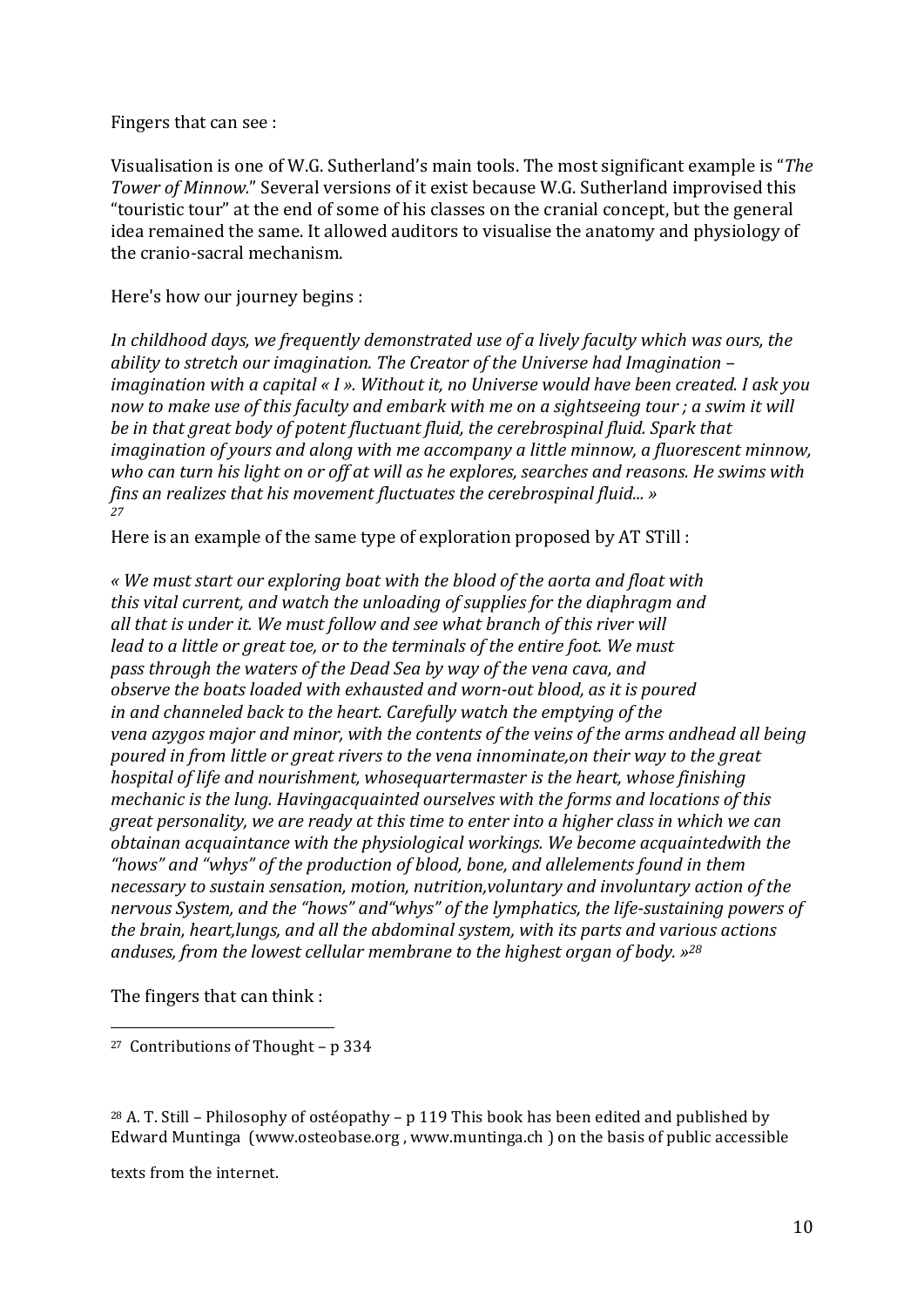« The osteopath is a thinker, not a tinker - his fingers, when properly trained, possess the art of thinking intelligently at their digital tips. Therefore, technique cannot be taught *through demonstration of a series of manipulations. » 29*

The fingers that can know :

*« You saw me making that diagnosis during the application of seeing-feeling-thinking fingers* – *fingers* that endeavor to get away from the sensation of physical touch, wherein *you have the knowing touch. » <sup>30</sup> <sup>31</sup>*

With W.G. Sutherland and in keeping with the work of A.T. Still, the perception of a fluidic, potent body appears on top of and beyond the physical body. As it intimately matches the shape of the physical body, perceiving it makes the anatomic body insufflate with the breath of life an intelligible concept.

Perceived as ductile plasma, an energy field offering an elastic resistance, the fluid body refers to a sensitive reality whose outline is palpable, though a bit unintelligible.

Osteopaths enter the realm of a vision that is more conscious of the living anatomy and what hinders the expression of their patient's Health by passing from an external consciousness of the fluids and their forms to a consciousness in harmony with the vital, primary respiratory mechanism.

This passage, described by W.G. Sutherland at the end of his life, is the pivotal stage that enables us to truly enter the medical science of osteopathy<sup>32</sup> as dreamt by A.T. Still and W.G. Sutherland.

The door to enter the imaginal reality<sup>33</sup> requires the ability to establish a division of the

<sup>29</sup> « The osteopath is a thinker, not a tinker – his fingers, when properly trained, possess the art of thinking intelligently at their digital tips. Therefore, technique cannot be taught through demonstration of a series of manipulations. » WG Sutherland D.O Contributions of Thought - p 16

<sup>30</sup> WG Sutherland D.O Contributions of Thought - p 210

 

 $31$  Isabelle Schmidt 2001 : « évolutions des perceptions chez W.G Sutherland »

<sup>32</sup> « *osteopathy* is here to stay . osteopathy is a science . The cranial concept is osteopathy . It *therefore is a science . It is not an integral part of osteopathy, it is osteopathy . It is not a "therapy" .That* is why *i* feel so intensely about the term therapy .For this is a science that deals with the natural forces of the body. You have seen evidence of this week in the application of diagnosis and in the application of techniques . Was this "therapy ?" No! It is scientific knowledge and it is what *Dr Still endeavoured to leave with us . »WG Sutherland in Contributions of thought final lecture* 25 april 1948 p 210 Rudra Press

33 "Let us not understand the word "images" in the commonly misused sense of the civilisation of *the image that we speak of today; these will only ever be images that remain at the level of sensory*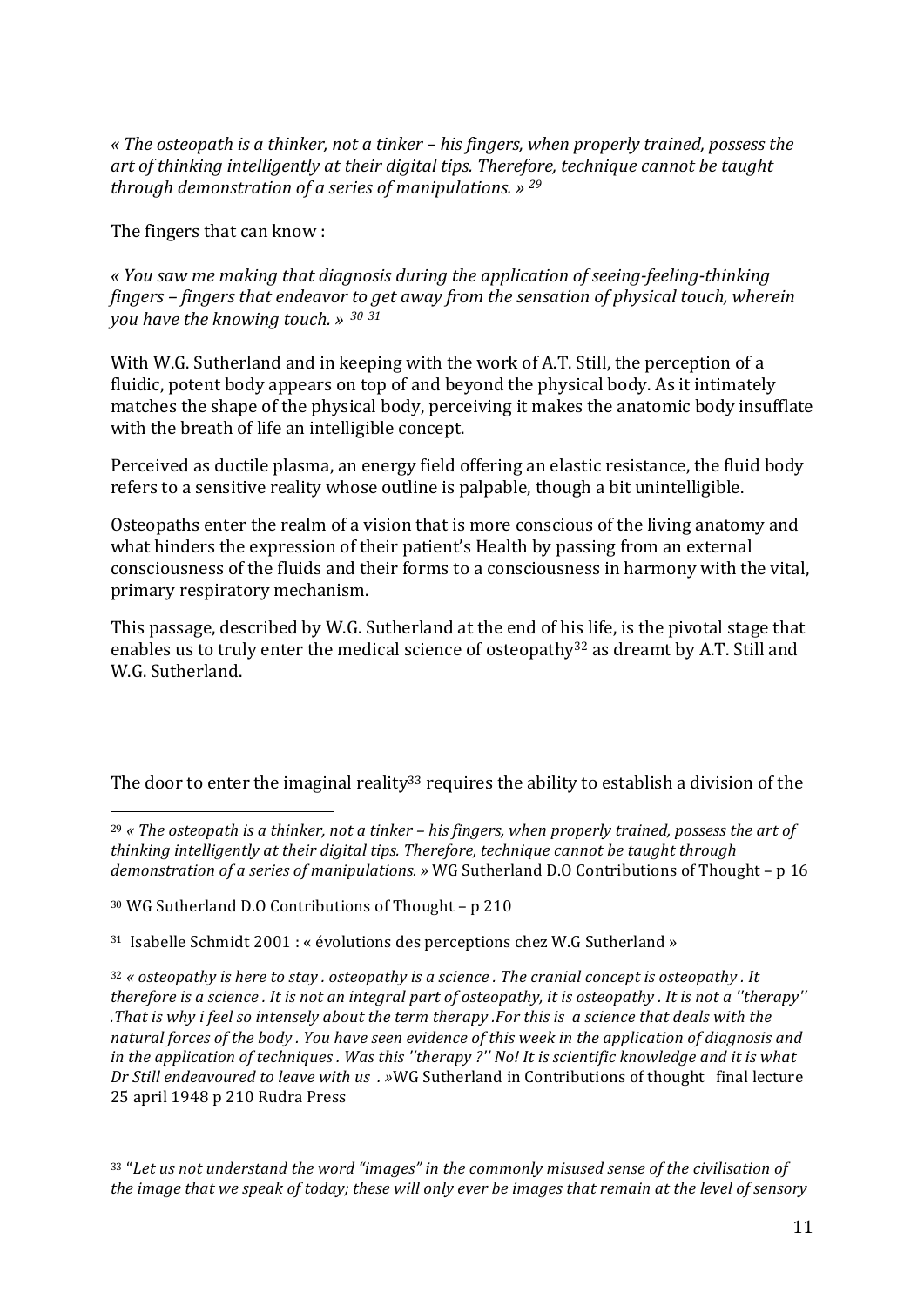attention shared between creating a symbolic image and the awareness of the influence that objective reality has, as response, over an image that has become alive.

The key to open this door is the ability to synchronise one's attention with "fluid" activity" without disturbing it.

By observing the living body in this manner, osteopaths discover that far from being stable the image they feel is animated by a genuine cyclical rhythm, and, like a breath, it passes from the expansion to the quiescence of the space within which it falls. Similarly, this is how W.G. Sutherland describes this primary respiration in which the whole body and its parts respond to this spatial breathing with internal or external rotations and extension flexion.

As Dr Rollin Becker said *:* « as we go deeper into our understanding of body mechanisms, we learn that all normal functionning of the individual units of the body whether they *b* be *bone*, *ligament,membrane,fascia,organs,or fluid seem to operate through automatic*, *shifting , suspension fulcrums. »34*

The idea that Potency lies in this bearing point or motionless fulcrum<sup>35</sup>, which supports the lever arm, is a fundamental mechanical and perceptual principle of clinical osteopathic philosophy.

Inspired by his friend, physicist Walter Russel <sup>36</sup>, Dr Sutherland endorses the idea that the primary respiratory mechanism is governed by a law of rhythmic exchange balanced on fulcrums between all its components and its environment.

The ability to listen and self-synchronise with tissue or fluidic fulcrums gives osteopaths the ability to influence and improve the balanced rhythmic exchange within the body.

By synchronizing their attention with the motionless potency found in the fulcrum, osteopaths allow the sets of forces considered to reach a point of equilibrium through which the breath of life can start or re-start movement and function.

For osteopaths specialised in osteopathy in a cranial field, the greater and deeper their ability to listen to motionlessness, tranquillity and silence in the fulcrums, the greater and deeper their therapeutic potency and ability to use fulcrums as genuine "doors of

*perception, never visionary perception. Mundus imaginalis (...) is a world that is no longer the* empirical world of sensory perception, while not yet the world of intellective intuition of the *intelligible world.* A world in-between, both intermediary and intermediate." Creative imagination in the Sūfism of Ibn 'Arabī, Henri Corbin Flammarion 1997

<u> 1989 - Andrea Santa Alemania, amerikana amerikana amerikana amerikana amerikana amerikana amerikana amerikan</u>

<sup>34</sup> Dr Rollin Becker D.O Life in motion , P 27-28 1997 Rachel E Brookes, Rudra press ,Portland, oregon.

<sup>35</sup> Fulcrum, from Latin *Fulcra*, is a bearing point, a pivot, the blade of a Roverbal scale and by extension the centre of a wheel.

<sup>36</sup> http://en.wikipedia.org/wiki/Walter\_Russell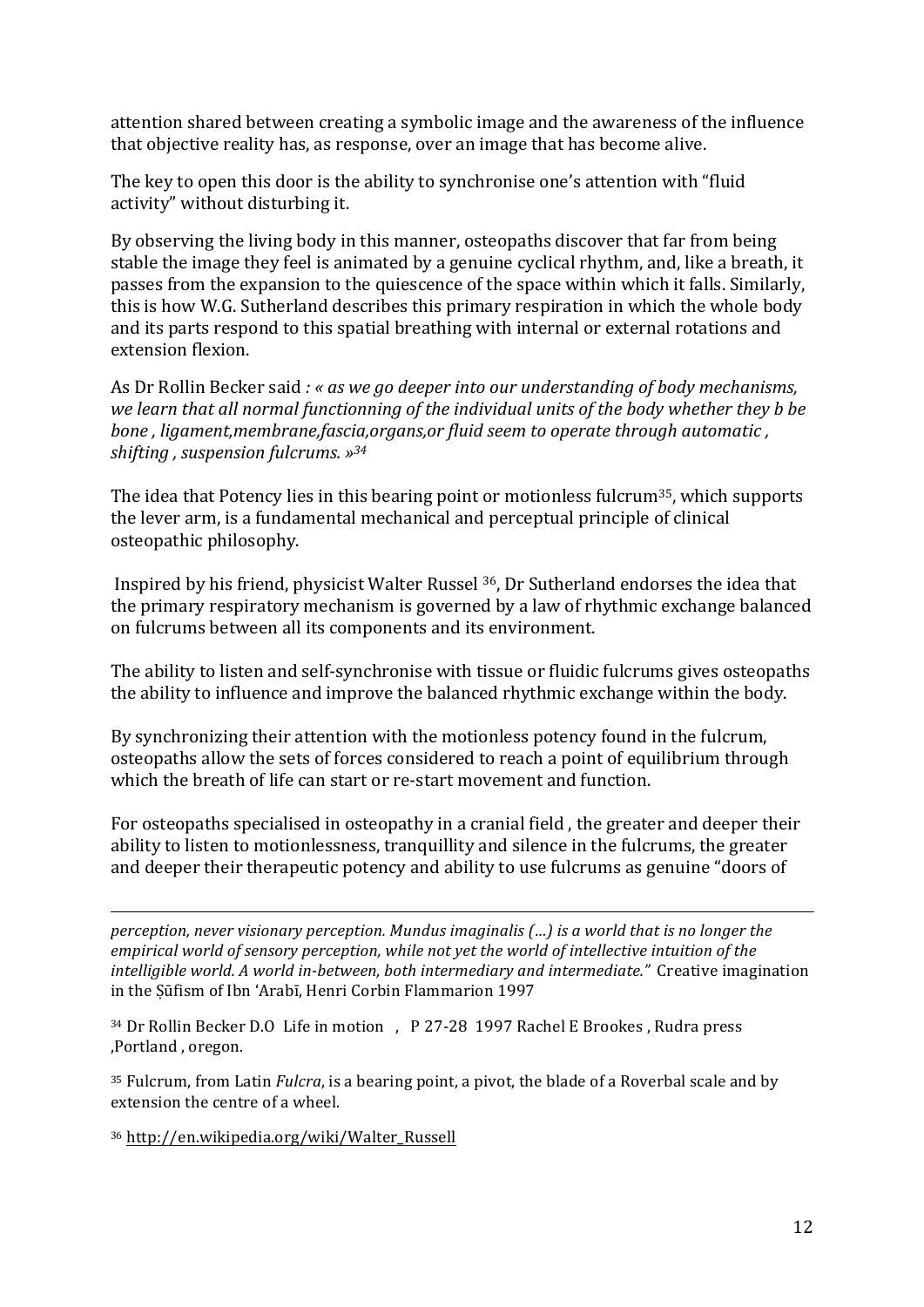perception." 

Moreover, in addition to fulcrums, osteopaths discover that when they observe the present movement instilled by primary respiration in the body and its anatomy, they act in harmony with it and increase it.

The precision of the work thus synchronised with fluids is almost "surgical." Using a listening space that is more conscious and has developed within the division of attention, osteopaths can have a vision of living anatomy that is both precise and significative<sup>37</sup>. W.G. Sutherland then tells us that movements of a thousandth of an inch (the thickness of a sheet of paper) appear to act on potency and fluid.<sup>38</sup>

The increase of this respiration by reverberation functions as a lever arm that can set a pattern of tissue and fluidic tension into motion towards a new correcting balance, which is signified by an absence of movement, the Still-point.

During this period of motionlessness and tranquillity, a certain vitality and ability to restore improved functioning skills seem to be transmitted to tissues.

What we are talking about here is a transmutation of the forces that are potentially contained in fluids.

Osteopathy in the cranial field describes the perception of an energy field overflowing the anatomic body, but taking roots in an electrical, central axis, the median line. The CSF, and through it all body functions and fluids, are bestowed a visible vitality in the fluid body like a "fluid within the fluid" when in contact with this energetic axis. When consciously perceived, this fluid appears as a liquid light.

Upon contact with this electromagnetic field and beyond its slow physical circulation within the subarachnoid and ventricular space, which contains the cerebrospinal fluid, a longitudinal fluctuation similar to a tide arises in the coccyx and, fighting its way against gravity, springs up towards the cranium. By focusing one's attention onto the space confined between a layer connecting pia mater with the arachnoid and a layer consisting of dura mater, one can perceive this naturally energetic tide like a stream running under the ice.

W.G. Sutherland compares the perception of this electric potential contained in the cerebrospinal fluid to that contained in the liquid of a car battery.

The genuine energetic transmutation of the vital force is made possible by the presence and use of this essential energetic function hidden within the cerebrospinal fluid and all other fluids bathing and nourishing the body

This field of fluidic vital force is breathed in and out following a rhythm of 2 or 3 cycles per minute and W.G. Sutherland compares it to a tide.

  $37$  The osteopathic teachings of Dr Maurice Bensoussan D.O, F.C.A. dispensed at the Osteopathic Cranial Academy http://www.cranialacademy.com in the USA, and the AMOC and SEOC http://seoc.fr in France are currently the best example of a genuine osteopathic medicine, which, without pretence, uses visualisation as the essential principle of its therapeutic action.

<sup>&</sup>lt;sup>38</sup> WG Sutherland « A thousandth of an inch » Nov 1050 in C.ontribution of thought P 244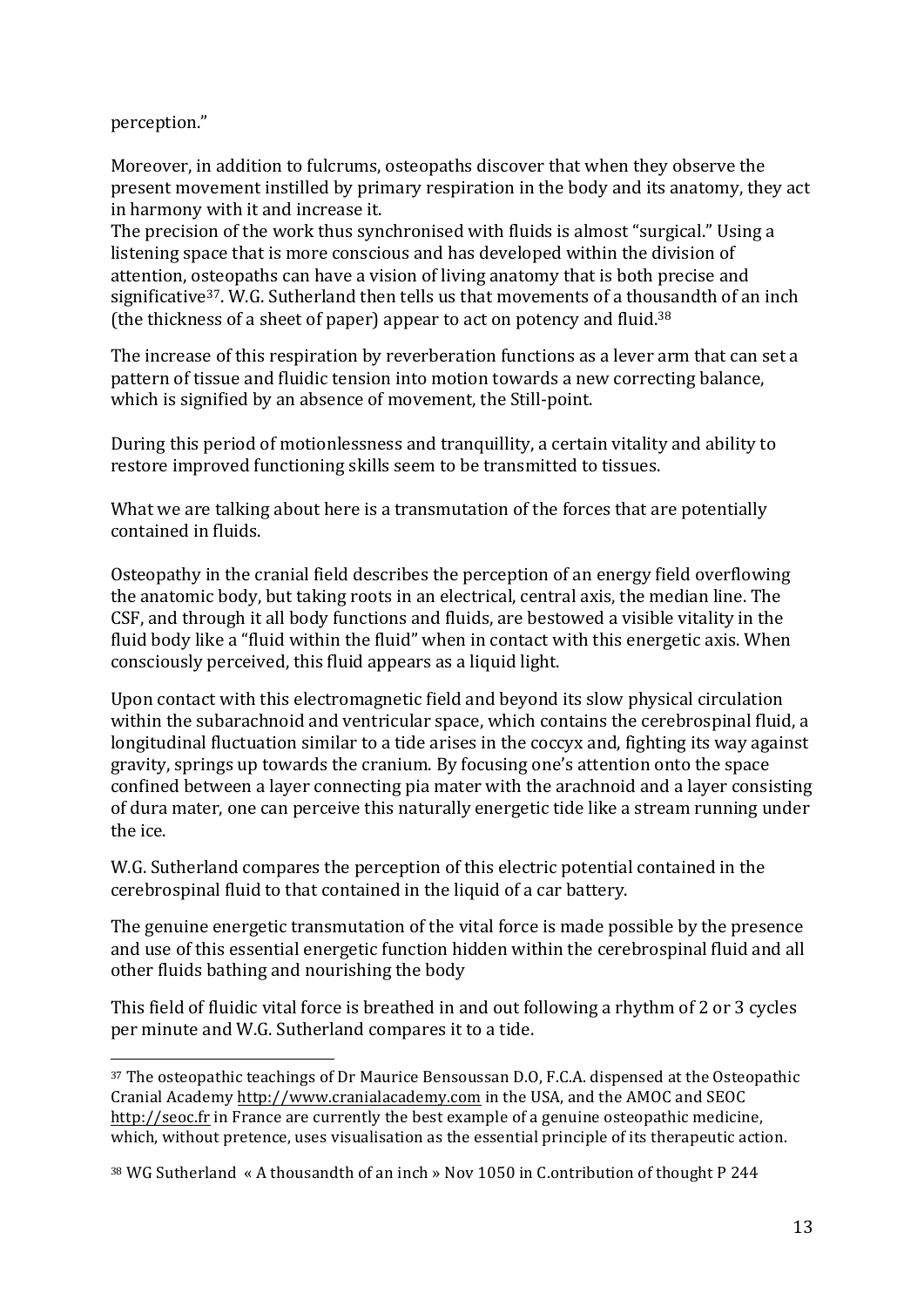In order to efficiently diagnose and treat, osteopaths in the cranial field must learn to distinctly perceive and precisely evaluate the response to the primary respiratory movement of the different components that make up the primary respiratory mechanism as described by W.G. Sutherland:

1 as the inherent potency produces central, longitudinal fluctuation and vital force like a battery, by evaluating its quality, one can measure and remedy the patient's ability to react to treatment.

2 the function of the meningeal membranes and their sickles duplicates suspended along the straight sinus and organising their mutual tension around Sutherland's Fulcrum, which behaves like a gearshift balancing the whole mechanism between an inhalation pattern of external rotary opening and an exhalation pattern of internal rotary closing.

3 the motility of the central and peripheral nervous system, which moves like a tadpole bending over when inhaling vital potency and straightening up during the exhalation of the primary respiratory mechanism, the brain wrapping itself around its ventricular cavities and the medullary canal retracting itself during inhalation and stretching during exhalation.

4 the sutural mobility of the skull and in particular the movement occurring inside the bones of the whole skeleton accompanying the motility of the central nervous system and the reciprocal tension of the meningeal membranes that protects it by gripping it. Organised around the sphenobasilar symphysis, cranial respiration offers the more or less symmetrical image of the opening of a flower when its rod goes up and closing when that same rod goes down.

5 and finally, the involuntary mobility of the sacrum and coccyx between the ilia reflects the functional quality of the pelvis and its visceral content.

Like conductors, osteopaths must have a vision of the mechanism's activity that is both global and analytical. They must feel and respect its potency, tempo and tone. Only then, will their therapeutic action be in harmony with the spirit of life, which controls this mechanism. 

Further along, leaving behind the perception of the sole anatomical and fluidic body, and following in the footsteps of Dr W.G. Sutherland and Dr Rollin Becker<sup>39</sup>, osteopaths begin to be more consciously aware of a broader experience related to the nature of the vital principle animating their patient. From this point, the approach of osteopathy in the cranial field known as biodynamic best describes the path taken by osteopaths.

Reconciling mechanistic and vitalistic elements contained in the teachings of Dr W.G. Sutherland D.O and Dr Rollin Becker D.O, the biodynamic approach allows osteopaths to acknowledge the spiritual nature of the vital principle animating and centring their patient. 

<sup>&</sup>lt;sup>39</sup> Dr Rollin Becker D.O 1910-1996 was a Closed friend and student of WG Sutherland : "Life in motion'' osteopathic vision of Rollin Becker D.O and "The Stillness of life " osteopathic philosophy of Rollinn Becker D.O edited by Rachel E Brooks M.D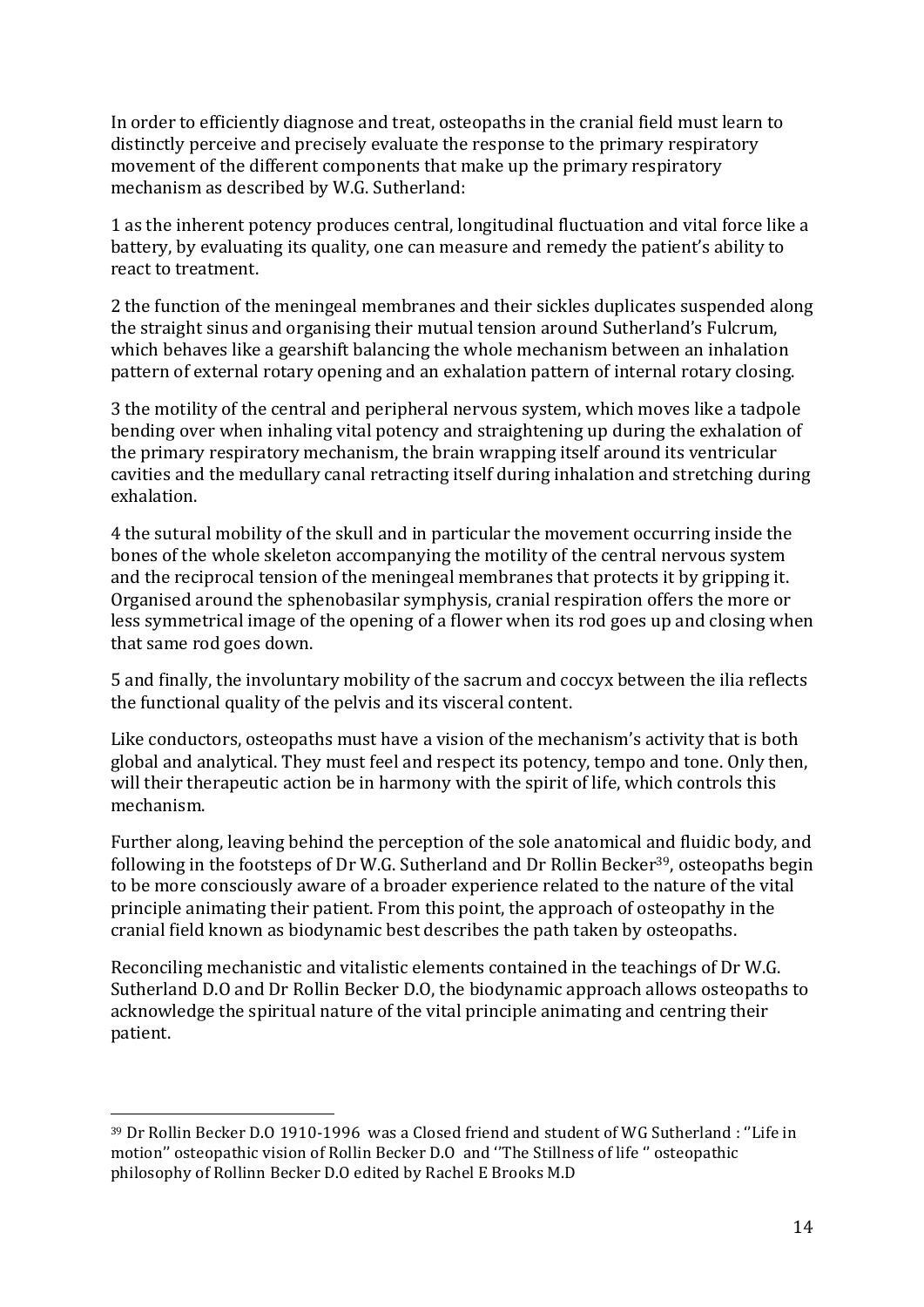Having reached that point, the perceptual osteopathic experience described by Dr W.G. Sutherland and Dr Rollin Becker is completed within a conceptual framework that is fundamentally spiritualistic.

C/ The spiritualistic model:

The approach of osteopathy in the cranial field known as biodynamic and the work with the silent partner taught by Dr Rollin Becker D.O.

Developed by Dr James Jealous  $D.040$ , the biodynamic model represents W.G. Sutherland's teachings and late practice.

Reconsidering the main components of osteopathy in the cranial field over the course of an educational development. Dr James Jealous develops and extends W.G Sutherland's and R Becker's research.

The biodynamic model describes the possibility to become aware of and act on the great embryological crossroads of anatomy through the perception of the embryogenic forces $41$  that are always at work and connected to the breath of life.

Dr Jealous D.O notices the similarity of the patterns among forces sensed in the fluid body and those of epigenetical force observed in embryogenesis by embryologist, Dr E. Blechschmidt<sup>42</sup>.

The perception of this embryological anatomy and the forces that drive them requires an increase in the quality of attention and the consciousness of a fluid in the fluid, which W.G. Sutherland refers to as liquid light.

Treating the patient as if it were an infant, osteopaths will be surprised to see an embryonic anatomy revealing all at once the great, dynamic tissue and functional unity of the body and the spirited relation it has with its natural environment, come into existence within their internal "imaginal" space.

By producing more mental silence, taking a step back and always through the process of division of attention, we can observe the entirety of the patient in equilibrium within their fluidic space respond to the external influence of the high tide.

Here, the key to being able to access this knowledge is by focusing on the halfway line that can be felt connected the  $3<sup>rd</sup>$  ventricle of brain from the inside all the way to the coccyx.

By focusing on this line, we can see that it is bright, and that a liquid light within the fluid is diffused from and around it.

 

<sup>42</sup> The ontogenetic basis of human anatomy: a biodynamic approach to development from conception to birth Erich Blechschmidt, Brian Freeman

<sup>40</sup> http://jamesjealous.com

<sup>&</sup>lt;sup>41</sup> Describes by the german embryologist E Blechshmidt in " Bioketics and Biodynamics of human différentiation" Charles c Thomas Publisher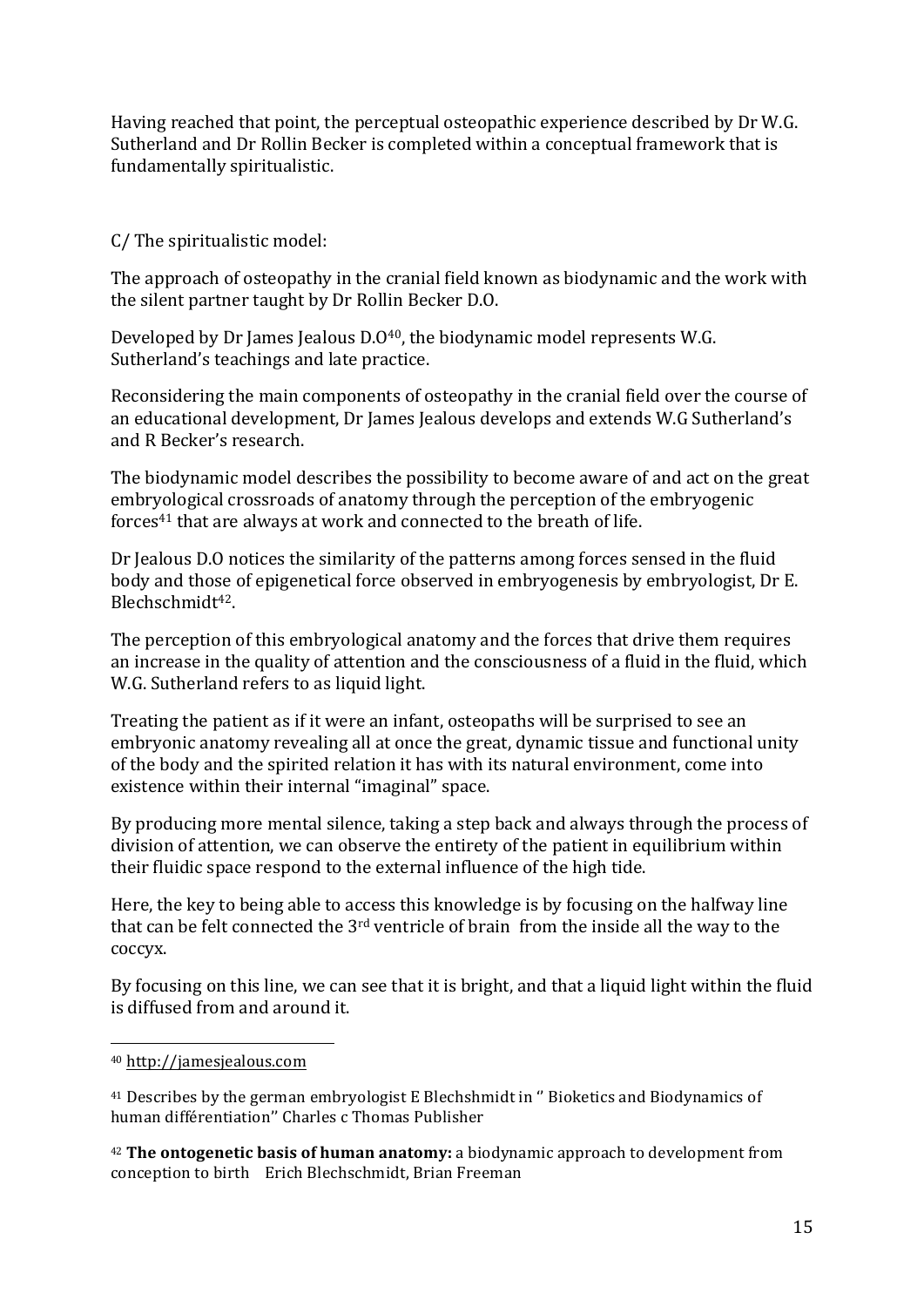The high tide image refers to the perception of a deeper force than the tide perceived inside the fluid body. This is a more extensive and slower modality <sup>43</sup>of the influence exerted by the great force breathing throughout the entire nature and which James Jealous refers to as the external Presence of primary respiration.

Using an oceanic metaphor already used by pioneer of American ecology, Rachel Carson<sup>44</sup>, in her famous book "The Sea around us"<sup>45</sup>, W.G. Sutherland describes, people thrown into the influence of their environment like a glasshouse immersed in the ocean with all its windows open.

This therapeutic option mentioned by W.G. Sutherland when he demonstrates the possibility of working within intermediate spaces of the anatomy: the Space between.

Continuing its exploration beyond the perception of the anatomical body and fluidic body, one discovers a more subtle body centred by a midline perceived as having an inherent potential and electric intensity.

And finally, beyond it, one can directly perceive the breath of life.

W.G. Sutherland, also stated: "watch this space between anatomy. What's there? The fluid. And if you look in the space between the fluid, you will find something else. Then, if you look in the space "between that" you will rediscover the material expression of life."

Adjusting perception that must be in harmony with the quality of an ever fuller and deeper Stillness<sup>46</sup> or quiescence makes discovering each of these subtle bodies possible.

First perceived as tranquillity and the immobilisation of the fluid body, experiencing tranquillity on a perceptual level can be perceived outside the patient. The surrounding space then seems to freeze while infiltrated by a great feeling of peace. James Jealous speaks of Stillness with a capital S or dynamic stillness<sup>47</sup> in that case.

 

<sup>47</sup> "You need not leave your room. Remain sitting at your table and listen. You need not even listen, simply wait. You need not even wait, just learn to become quiet, and still, and solitary. The world will freely offer itself to you to be unmasked. It has no choice; it will roll in ecstasy at your feet."

Franz Kafka,

 $43$  Describe by Dr Rollin becker D.O as a little train who come back 6 times in 10 minutes.

<sup>44</sup> http://fr.wikipedia.org/wiki/Rachel\_Carson

<sup>45</sup> http://en.wikipedia.org/wiki/The\_Sea\_Around\_Us 

 $46$  The term "immobilité" is the usual translation, though incomplete, of the English word "stillness". Indeed, in addition to the notion of immobility, stillness also refers to a feeling of tranquillity and calmness. Its Indo-European root,  $ST(h)eI$ , which mainly carries the notion of elevation, reveals that the way leading to experiencing tranquillity, calmness and knowledge goes through the prior elevation of the mind towards the centre, in other words, it comes after the mind has been cleared of mental current in order to receive internal sight. Cf. R. Grandsaignes d'Hauterive: *Dictionnaire des racines des langues européennes*, p 205 Ed. Larousse ISBN: 2-03-340335-1.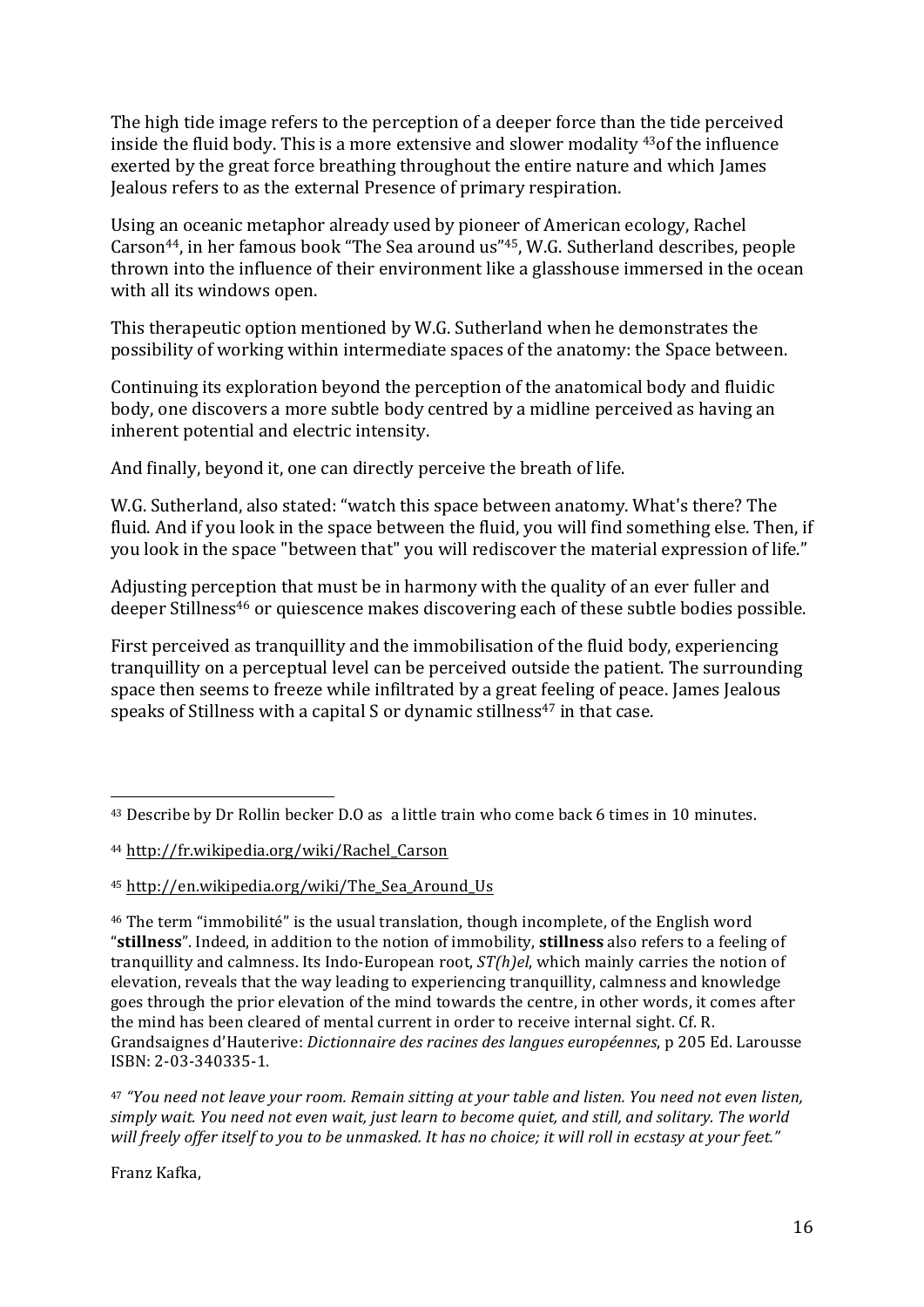To enable the exploration of the relationships between the body and the surrounding space, the pedagogical biodynamic model invites osteopaths to expand the division of their attention.

Similar to a telescope whose focal length is increased, the broader their external, perceptual awareness of the universal, the deeper their awareness of the body and its functions.

Therefore, over the course of their professional development, osteopaths are required to simultaneously listen to their patient, their fluid body and the space in the room where they stand.

Later on and further down the road, when this perceptual conditioning occasionally breaks down, nature, like a great ocean, seems to flow into the room whose walls crumble. 

Even further down the road, awareness of forms disappear, and the Presence of the being that inhabits their patient as well as nature become predominant for osteopaths.

The inherent potency felt through the fulcrum of fluids unfolds as an intelligent, bright and active Presence. To collaborate as consciously and effectively as possible with this living source of Health, osteopaths have to let a relationship of trust with this Presence develop inside them. As they learn to become truly attentive<sup>48</sup> to the presence of the breath of life inside their patient, they learn to step aside and know, love and serve their patient's health.

They can then acknowledge that people are made in the image and likeness of God and, like A.T. Still, see  $God^{49}$  in their patient's form and face. leaving the perception of the sole anatomical

 <sup>48</sup> Jacques Lusseyran: ""At any given moment, what I know about the world is what I deserve to *know.* The extent of my knowledge is that of my desire, my attention. This time we are holding the thread, and not only the thread of a particular object, but that which links the universe to its living network. Only attention commands as it is attention that makes the universe. Therefore, I will try to make my hand attentive, or rather make myself attentive through it. To my knowledge, there is only one way to do so: not to carry ideas from my head into my hand."

Simone Weil: "*The ability to pay attention to a needy person is a very rare thing, very difficult; it's* almost a miracle, it is a miracle. Almost all those who believe to have this ability do not. Warmth, a *gesture form the heart is not enough.* (...) This way of outlook is primarily attentive, where the soul *is* emptied of all self-related content to receive, within itself, the human being it watches as he or *she truly is. Only the able one is able to do so.*" Attente de Dieu, Paris, Livre de poche, 1963, p. 85-97

<sup>&</sup>lt;sup>49</sup> « But we were taught the truth that man is made in the image and likeness of god, the creator. i *think* that Dr Still saw that man ; i think you will find him pointing to that man if you will get *between the lines and get his thought .That is what i mean by thinking osteopathy, not thinking osteopathically* » WG Sutherland in Contributions of thought final lecture 25 april 1948 p 210 Rudra Press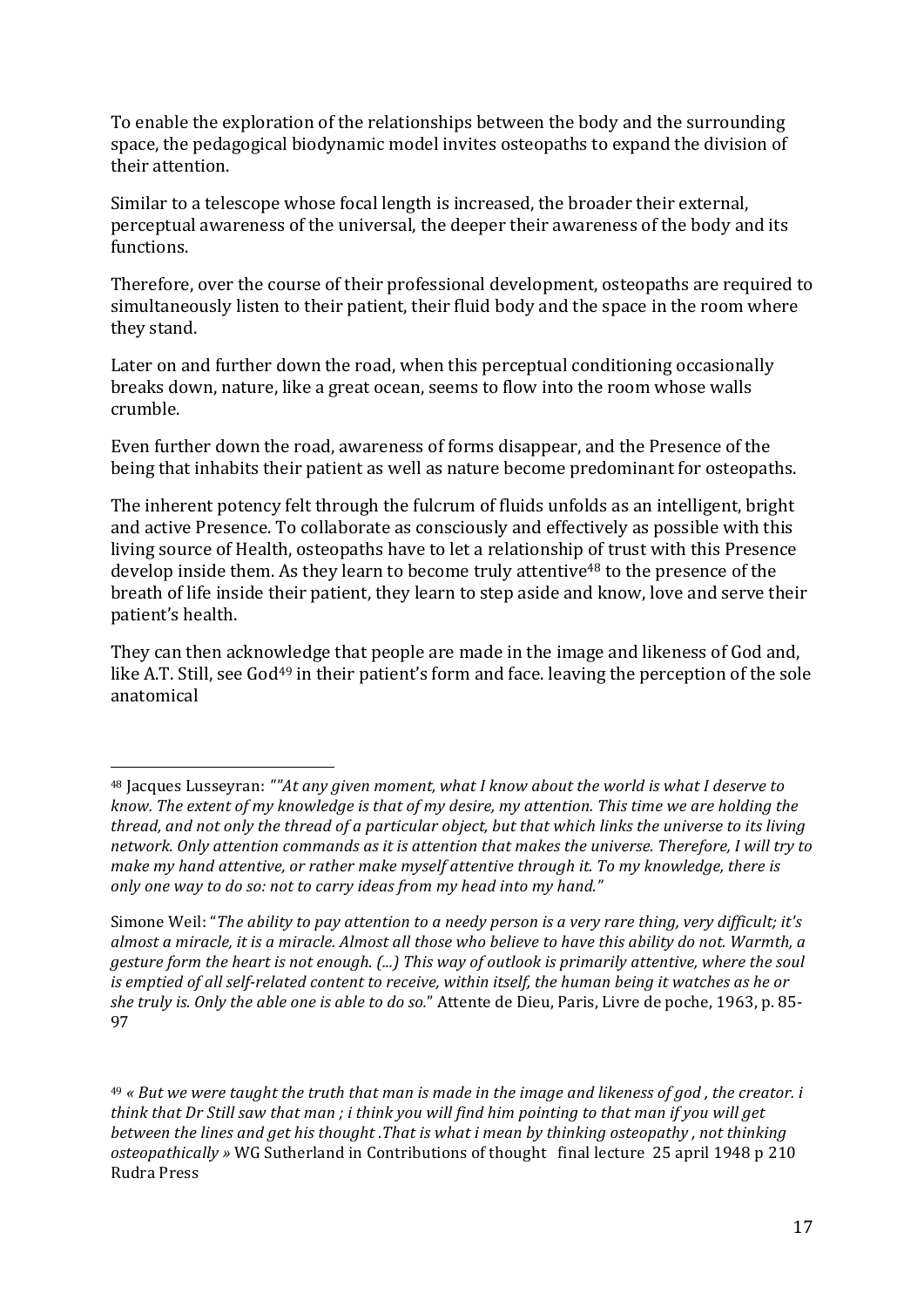Rollin Becker has best demonstrated this experience by talking about the work with the silent partner inside the patient.

## *« Question : Can you talk about what you call the ''Silent Partner'' ?*

*Well, if I talk about it,that isn't what it is . One can only say that the pure "I" that represents* me is my Silent Partner. It is the same Silent partner as yours, the same Silent Partner that is in this room, and the same Silent Partner the insect I saw walking around has . It's all the same Silent Partner, and accepting and surrending to it has to become a *conscious expercience .The Silent Partner is not anthropomorphic-it is itself. It has to be made a conscious awareness or knowing ,but just the second you've got something that you can put your mental, intellectual finger on, that isn't it . But still it is something that is.* 

The Silent Partner can deliberately be appealed to or contacted on one-on-one basis *.why* and how it works,I don't know, and if I did know, that wouldn't be it. It's easier to *demonstrate than it is to talk about . right now I'm going to contact mine, and while keeping an awareness of mine, I'll contact yours. Now, I'm going to guit .If I contact yours* and then quit contacting yours . I haven't changed it one way or the other. But it's more *than an ordinary contact. Can you feel the difference* ? It is instant communication . And *all that you are aware of is not it.* 

*Througt its transmutation, it has aroused an electrical potential, and I am aware of the* system working in your body . I am not aware of the system working in your body .I am not *aware of the exact details, but I am aware of something going on within you because it has been activated .By what ? The only source of power there is -the Cause. I contact the Cause first*. Why do I contact the Cause first ? because I also am Cause . If you are going to *be a patient of mine, and I can for the short period of time you're going to be with me, then why not play whith the Boss instead of playing with the secretary?* 

*When you have contacted a patiet in this way, you have not taken on the responsibility for that person with that contact. You are simply tring to say to that individual, "Look, Boss, you're already Boss in that area, and I know that when you do your work, you're going to do* it just exactly the way you want it done . Now I would like you to wake up and do that *work*, although I'm not going to sit here and watch you do it "I approach it this way, *because your Boss is far more knowledgeable and efficient than I am for whatever problem you've come to me for .I've aroused its antennae, and I'm asking it to go to work. But I'm not going to dictate how it's going to do its work, and it isn't up to me to sit there* and watch it or concentrate on it. The quicker you can get away from it and just go back to pure surrender, the better.

*All right, let's take this one step further .L'll contact my Silent Partner, then I'll contact yours*, and then I'm going to surrender to it. Something happened didn't it? There 's a difference .All of sudden, you have the same process working for you, and I've lost my *responsibility for it . It's going to be working, and now it's my job to get in there and do what I've got to do . See ? You can talk about it, but there's nothing to talk about.* 

*One thing you have to get over is idea of relating to problems. Just like when we said the body* isn't thre point, it's also the case that disease is not the point. If you relate to problems, or you think about things in terms of problems, then all you've got are *problems.* All you have is one effect on top of another effect .You never get to the cause. So *forget about problems.*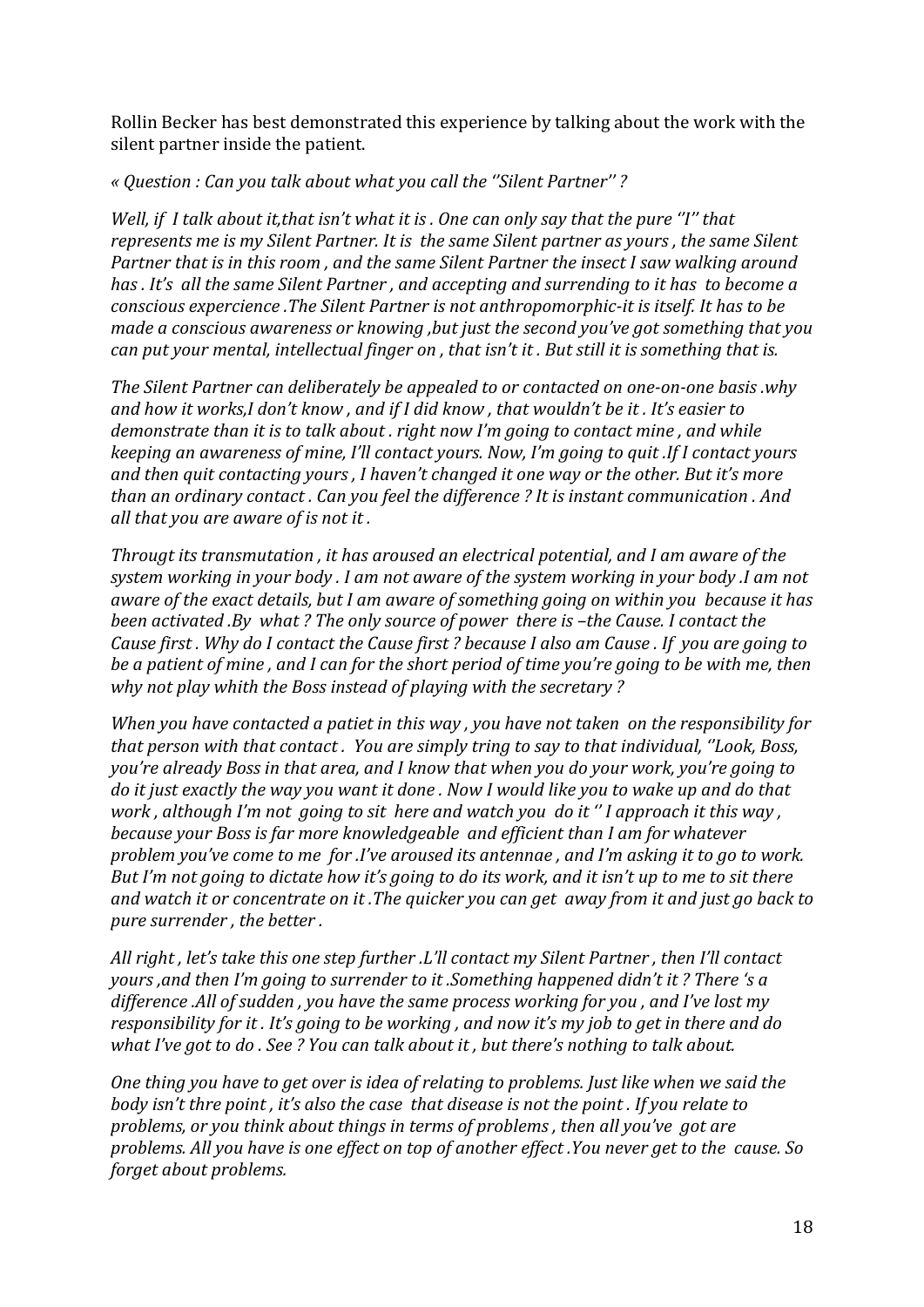*The silent Parner is ,and that's all there is to it. So why not call it to action ? When you get to* talking about how to use it, I have given you the simplest answer that there is to give, and I haven't any more *idea* when I'm contacting mine what I'm contacting than I know *about the man in the moon. Because if I did know, then it wouldn't be a Silent Partner.* That would be making it part of the same limited-effect world that everything else our mid *can* touch is .I'm contacting it and surrendering to it –it's as simple as that . If you make it any more complicated, you're dead -nothing's happening .That 's all there is to it .That's *what A* T Still is talking about when he says, "God, of the mind the nature. " That's what he *refering to.*

*Question :* So it seems like part of our job is to open to that , to surrender to God?

*Actually it boils down to what do you surrender to now ? Your Silent Partner is a fulcrum*  point *;* it's absolutely still. There's not energy in motion in the Silent Partner, none.It's all *energy*, but it's not a motion. Actually it is the source of energy, the state from which energy comes . Itisn't energy in motion ,it's just pure potency .It's omnipotent .there is no *motion*, and yet it's all motion .It just is, and you surrender to it. Feel the stillness that has *developed in this room.It's the same stillness. Can you feel it? It's all the same stillness,* and you can feel it, but it's not something that you work at .If f you work at it, you're *missing it .It's living stillness that our conscious awareness can be aware of . This conscious awareness is with our big mind, not our little mind. Awareness is the acceptance of something .*

*While this may sound esoteric, it is a tangible experience .Once in a while when I'm treating patients in my office, you can take thez stillness in that room, cuti t with a knife,* and make an igloo out of it-it gets that quiet. What brings it on ? I haven't any idea, and who cares ? It is there to meet the need for something that going on for that particular *individual.* Where it comes from and where it disappears to is not important . It's a way of life, a way of life with a capital "L" So that's what it is .Don't make it complicated.You can *contact your own Silent Partner right now, and you can contact someone else's and then surrender to theirs. Everybody can do it ; we all have the same source.* 

*It* is possible to learn to live in the "presence", as Joel Goldsmith calls it, 24 hours a day. *But, we're always forgetting this, being distracted by the world we're walking around in.But* it's possible, in spite of the fact we're walking through this world, always to be in *constant surrender to this thing you just made contact with . It's simply a matter of continuing to surrender as a conscious awareness experience, and it gets to be a habit. It is* pratically *impossible for us to do this always because we're human being and live in this world.I get tired, and while I'm driving home, someone cuts me off and I get mad. So it's hard* to do it, but it's as simple as that-a conscious, personal, even super-personal *surrender to this stillness that's part of our being.* »<sup>50</sup>

This is where osteopathy ends and spiritual healing and the private domain of Faith begin. 

<sup>50</sup> Becker Rollin *The Stillness of life* Edited by Rachel E Brooks,MD 2000 Stillness Press p 28-31 extract from Ann Arbor Seminar.